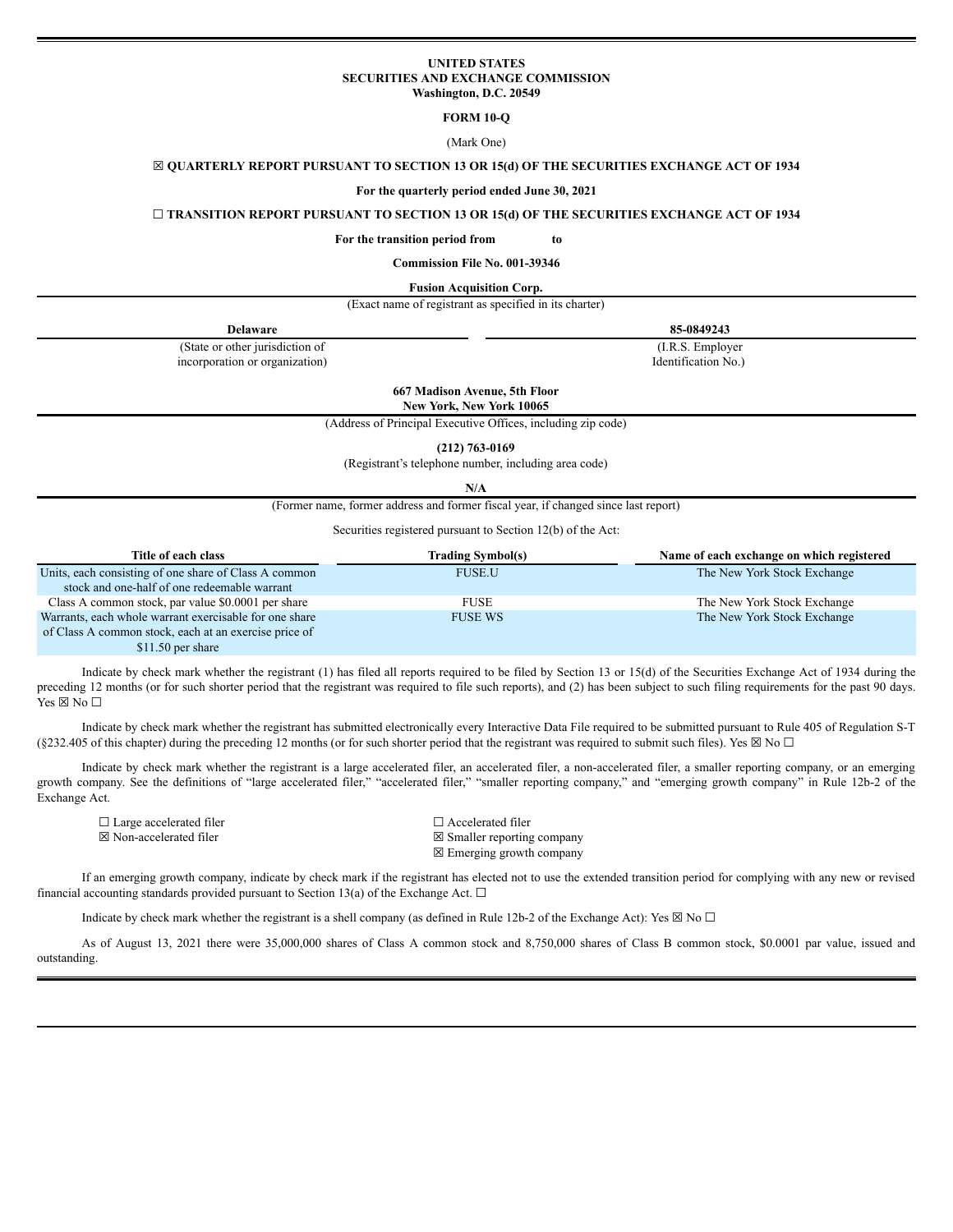## **FUSION ACQUISITION CORP. FORM 10-Q FOR THE QUARTER ENDED JUNE 30, 2021 TABLE OF CONTENTS**

|                   |                                                                                                                                                                                                                                                       | Page           |
|-------------------|-------------------------------------------------------------------------------------------------------------------------------------------------------------------------------------------------------------------------------------------------------|----------------|
|                   | <b>PART 1 - FINANCIAL INFORMATION</b>                                                                                                                                                                                                                 |                |
| Item 1.           | <b>Condensed Consolidated Financial Statements</b>                                                                                                                                                                                                    | $\mathbf{1}$   |
|                   | Condensed Consolidated Balance Sheets as of June 30, 2021 (unaudited) and December 31, 2020                                                                                                                                                           | $\mathbf{1}$   |
|                   | Unaudited Condensed Consolidated Statements of Operations for the Three Months Ended June 30, 2021 and 2020 and for the Six Months<br>ended June 30, 2021 and for the Period from March 6, 2020 (inception) Through June 30, 2020                     | $\overline{2}$ |
|                   | Unaudited Condensed Consolidated Statement of Changes in Stockholders' Equity for the Three Months Ended June 30, 2021 and 2020 and for<br>the Six Months Ended June 30, 2021 and for the Period from March 6, 2020 (inception) Through June 30, 2020 | 3              |
|                   | Unaudited Condensed Consolidated Statement of Cash Flows for the Six Months Ended June 30, 2021 and for the Period from March 6, 2020<br>(inception) Through June 30, 2020                                                                            | $\overline{4}$ |
|                   | Unaudited Notes to Unaudited Condensed Consolidated Financial Statements                                                                                                                                                                              | 5              |
| Item 2.           | Management's Discussion and Analysis of Financial Condition and Results of Operations                                                                                                                                                                 | 18             |
| Item 3.           | <b>Quantitative and Qualitative Disclosures about Market Risk</b>                                                                                                                                                                                     | 22             |
| Item 4.           | <b>Control and Procedures</b>                                                                                                                                                                                                                         | 23             |
|                   | <b>PART II - OTHER INFORMATION</b>                                                                                                                                                                                                                    | 24             |
| Item 1.           | <b>Legal Proceedings</b>                                                                                                                                                                                                                              | 24             |
| Item 1A.          | <b>Risk Factors</b>                                                                                                                                                                                                                                   | 24             |
| Item 2.           | Unregistered Sales of Equity Securities and Use of Proceeds                                                                                                                                                                                           | 24             |
| Item 3.           | <b>Defaults Upon Senior Securities</b>                                                                                                                                                                                                                | 25             |
| Item 4.           | <b>Mine Safety Disclosures</b>                                                                                                                                                                                                                        | 25             |
| Item 5.           | <b>Other Information</b>                                                                                                                                                                                                                              | 25             |
| Item 6.           | <b>Exhibits</b>                                                                                                                                                                                                                                       | 25             |
| <b>SIGNATURES</b> |                                                                                                                                                                                                                                                       | 26             |
|                   |                                                                                                                                                                                                                                                       |                |

i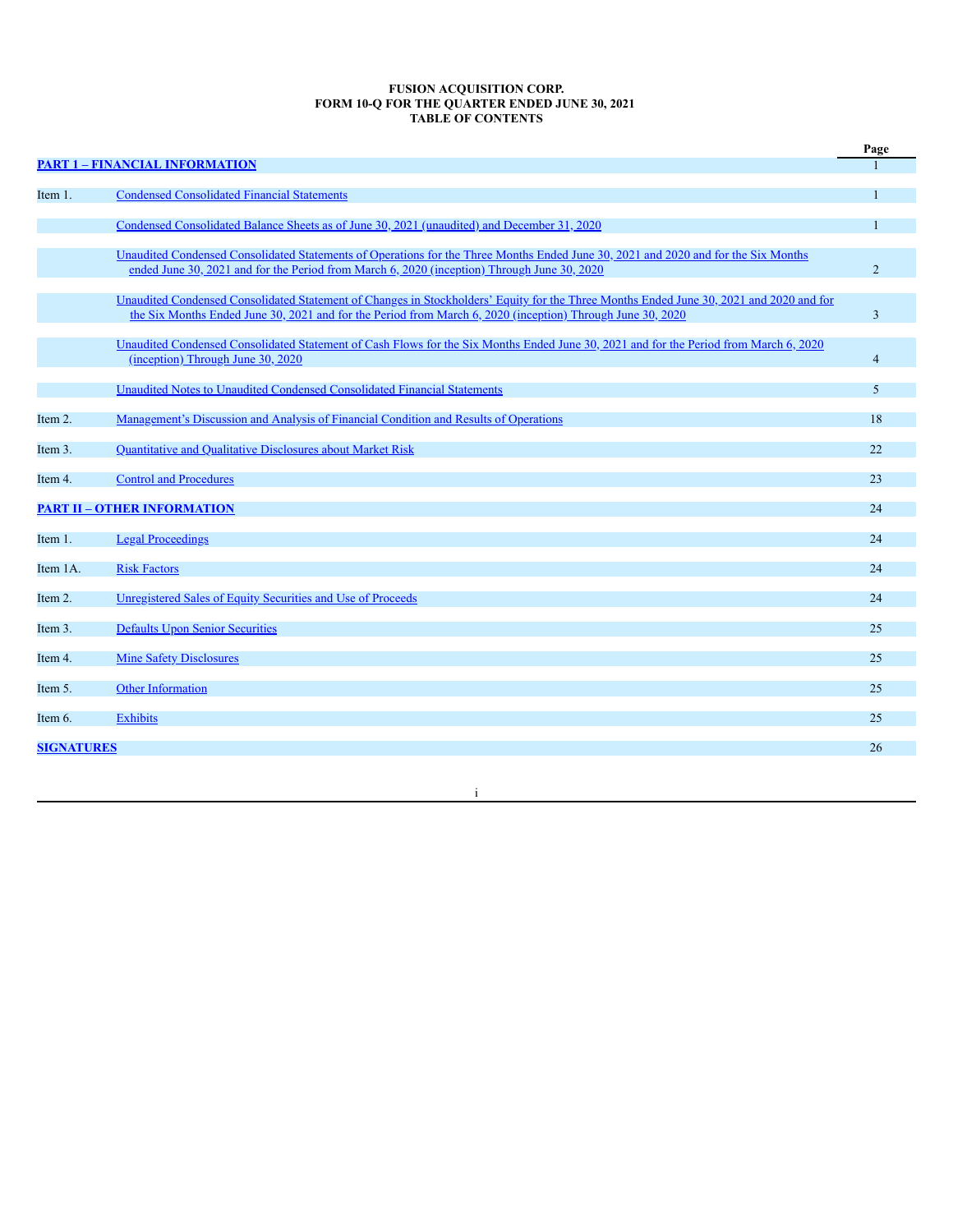# **PART 1 – FINANCIAL INFORMATION**

# <span id="page-2-1"></span><span id="page-2-0"></span>**Item 1. Condensed Financial Statements**

# **FUSION ACQUISITION CORP. CONDENSED CONSOLIDATED BALANCE SHEETS**

<span id="page-2-2"></span>

|                                                                                                                                                                                                                                                              | <b>June 30,</b><br>2021 |                |              | December 31,<br>2020 |
|--------------------------------------------------------------------------------------------------------------------------------------------------------------------------------------------------------------------------------------------------------------|-------------------------|----------------|--------------|----------------------|
|                                                                                                                                                                                                                                                              |                         | (Unaudited)    |              |                      |
| <b>ASSETS</b>                                                                                                                                                                                                                                                |                         |                |              |                      |
| <b>Current Assets</b>                                                                                                                                                                                                                                        |                         |                |              |                      |
| Cash                                                                                                                                                                                                                                                         | \$                      | 13,735         | $\mathbb{S}$ | 950,537              |
| Prepaid expenses                                                                                                                                                                                                                                             |                         | 97,122         |              | 113,562              |
| Due from related party                                                                                                                                                                                                                                       |                         | 30,000         |              |                      |
| <b>Total Current Assets</b>                                                                                                                                                                                                                                  |                         | 140,857        |              | 1,064,099            |
| Security deposit                                                                                                                                                                                                                                             |                         | 329            |              | 329                  |
| Investment held in trust account                                                                                                                                                                                                                             |                         | 350,119,600    |              | 350,219,336          |
| <b>TOTAL ASSETS</b>                                                                                                                                                                                                                                          | \$                      | 350,260,786    | S            | 351,283,764          |
| <b>LIABILITIES AND STOCKHOLDERS' EQUITY</b>                                                                                                                                                                                                                  |                         |                |              |                      |
| <b>Current liabilities</b>                                                                                                                                                                                                                                   |                         |                |              |                      |
| Accrued expenses                                                                                                                                                                                                                                             | \$                      | 270,889        | $\mathbb{S}$ | 239,531              |
| Income taxes payable                                                                                                                                                                                                                                         |                         | 11,509         |              | 11,509               |
| <b>Total Current Liabilities</b>                                                                                                                                                                                                                             |                         |                |              |                      |
|                                                                                                                                                                                                                                                              |                         | 282,398        |              | 251,040              |
| Derivative warrant liabilities                                                                                                                                                                                                                               |                         | 36,124,180     |              | 66,126,490           |
| Deferred underwriting fee payable                                                                                                                                                                                                                            |                         | 13,150,000     |              | 13,150,000           |
| <b>Total Liabilities</b>                                                                                                                                                                                                                                     |                         | 49,556,578     |              | 79,527,530           |
| <b>Commitments and Contingencies</b>                                                                                                                                                                                                                         |                         |                |              |                      |
|                                                                                                                                                                                                                                                              |                         |                |              |                      |
| Class A common stock subject to possible redemption, 29,570,420 and 26,675,623 shares at \$10.00 per share as of June 30, 2021 and<br>December 31, 2020, respectively                                                                                        |                         | 295,704,200    |              | 266,756,230          |
|                                                                                                                                                                                                                                                              |                         |                |              |                      |
| <b>Stockholders' Equity</b>                                                                                                                                                                                                                                  |                         |                |              |                      |
| Preferred Stock, \$0.0001 par value; 1,000,000 shares authorized; none issued or outstanding                                                                                                                                                                 |                         |                |              |                      |
| Class A common stock, \$0.0001 par value; 380,000,000 shares authorized; 5,429,580 and 8,324,377 shares issued and outstanding<br>(excluding $29,570,420$ and $26,675,623$ shares subject to possible redemption) as of June 30, 2021 and December 31, 2020, |                         |                |              |                      |
| respectively                                                                                                                                                                                                                                                 |                         | 543            |              | 832                  |
| Class B common stock, \$0.0001 par value; 20,000,000 shares authorized; 8,750,000 shares issued and outstanding as of June 30,<br>2021 and December 31, 2020                                                                                                 |                         | 875            |              | 875                  |
| Additional paid-in capital                                                                                                                                                                                                                                   |                         | 15,319,795     |              | 44,267,467           |
| Accumulated deficit                                                                                                                                                                                                                                          |                         | (10, 321, 205) |              | (39, 269, 179)       |
| <b>Total Stockholders' Equity</b>                                                                                                                                                                                                                            |                         | 5,000,008      |              | 5.000.004            |
| TOTAL LIABILITIES AND STOCKHOLDERS' EQUITY                                                                                                                                                                                                                   | \$                      | 350,260,786    | \$           | 351,283,764          |

The accompanying notes are an integral part of the unaudited condensed consolidated financial statements.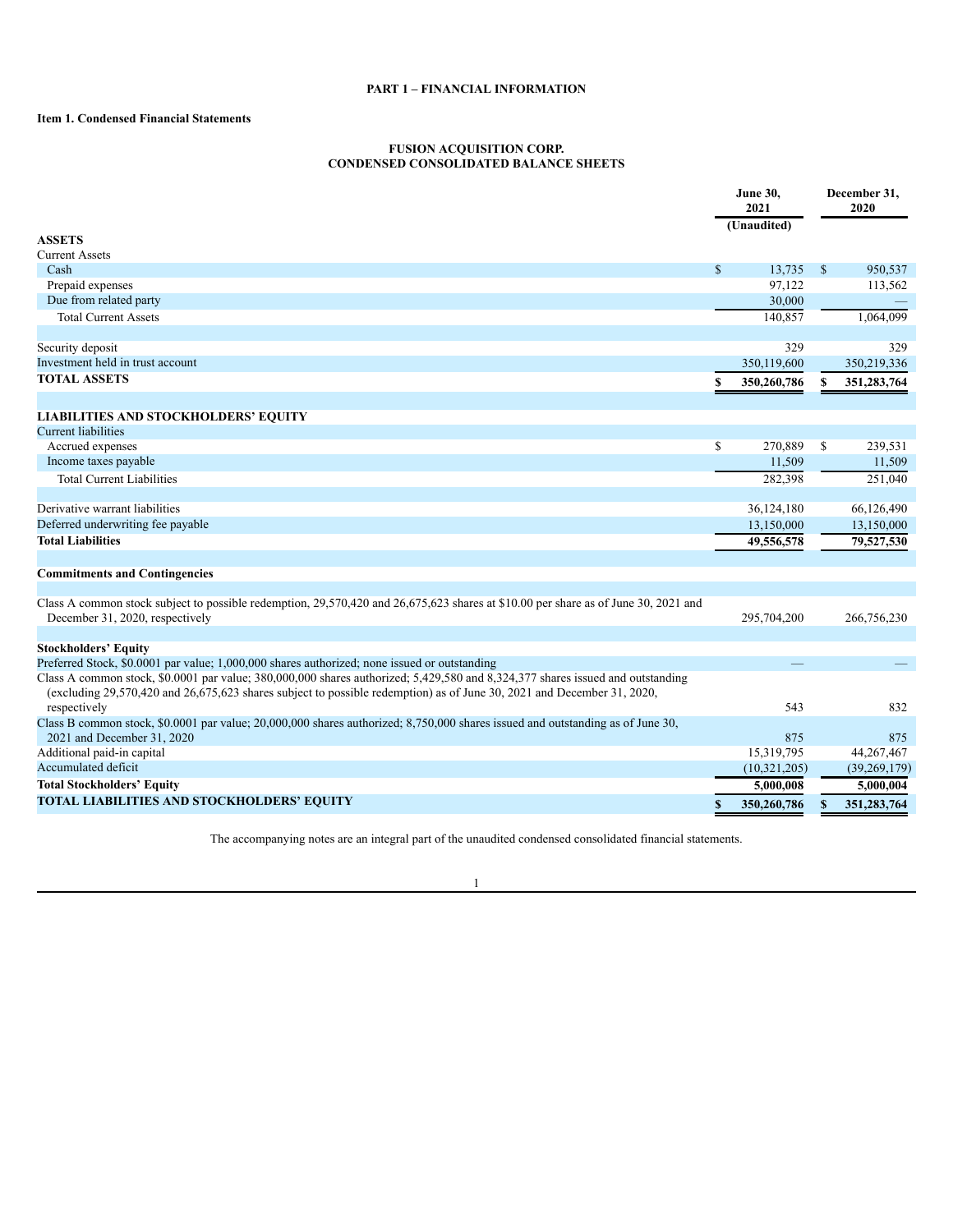# **FUSION ACQUISITION CORP. CONDENSED CONSOLIDATED STATEMENTS OF OPERATIONS (Unaudited)**

<span id="page-3-0"></span>

|                                                                                    | <b>Three Months Ended</b><br><b>June 30,</b> |             |    |             |     | <b>Six</b><br><b>Months Ended</b><br><b>June 30,</b> | <b>For the Period</b><br>from March 6,<br>2020<br>(Inception)<br>through<br><b>June 30,</b> |             |  |
|------------------------------------------------------------------------------------|----------------------------------------------|-------------|----|-------------|-----|------------------------------------------------------|---------------------------------------------------------------------------------------------|-------------|--|
|                                                                                    |                                              | 2021        |    | 2020        |     | 2021                                                 |                                                                                             | 2020        |  |
| General and operating expenses                                                     | S.                                           | 680,231     | \$ | 552,414     | \$. | 1,126,692                                            | \$.                                                                                         | 553,414     |  |
| Loss from operations                                                               |                                              | (680, 231)  |    | (552, 414)  |     | (1,126,692)                                          |                                                                                             | (553, 414)  |  |
| Other (expense) income:                                                            |                                              |             |    |             |     |                                                      |                                                                                             |             |  |
| Interest earned on marketable securities held in Trust Account                     |                                              | 11,723      |    |             |     | 72,356                                               |                                                                                             |             |  |
| Change in fair value of derivative warrant liabilities                             |                                              | (6,235,562) |    | (1,066,689) |     | 30,002,310                                           |                                                                                             | (1,066,689) |  |
| Other (expense) income, net                                                        |                                              | (6,223,839) |    | (1,066,689) |     | 30,074,666                                           |                                                                                             | (1,066,689) |  |
| (Loss) income before provision for income taxes                                    |                                              | (6,904,070) |    | (1,619,103) |     | 28,947,974                                           |                                                                                             | (1,620,103) |  |
| Benefit from income taxes                                                          |                                              | 2,233       |    |             |     |                                                      |                                                                                             |             |  |
| Net (loss) income                                                                  |                                              | (6,901,837) |    | (1,619,103) |     | 28,947,974                                           |                                                                                             | (1,620,103) |  |
| Weighted average shares outstanding of Class A redeemable common stock             |                                              |             |    |             |     |                                                      |                                                                                             |             |  |
|                                                                                    |                                              | 35,000,000  |    | 35,000,000  |     | 35,000,000                                           |                                                                                             | 35,000,000  |  |
| Basic and diluted income per share, Class A redeemable common stock                |                                              |             |    |             |     |                                                      |                                                                                             |             |  |
| Weighted average shares outstanding of Class B non-redeemable common stock         |                                              | 8.750,000   |    | 8.750,000   |     | 8.750,000                                            |                                                                                             | 8.750,000   |  |
| Basic and diluted net income (loss) per share, Class B non-redeemable common stock |                                              | (0.79)      |    | (0.19)      |     | 3.30                                                 |                                                                                             | (0.19)      |  |

In connection with the underwriters' partial exercise of the over-allotment option and the forfeiture of the remaining over-allotment option, 18,750 Founder Shares were forfeited and 1,125,000 Founder Shares are no longer subject to forfeiture. As a result, at June 30, 2020, there are effectively 8,750,000 Founder Shares outstanding.

The accompanying notes are an integral part of the unaudited condensed consolidated financial statements.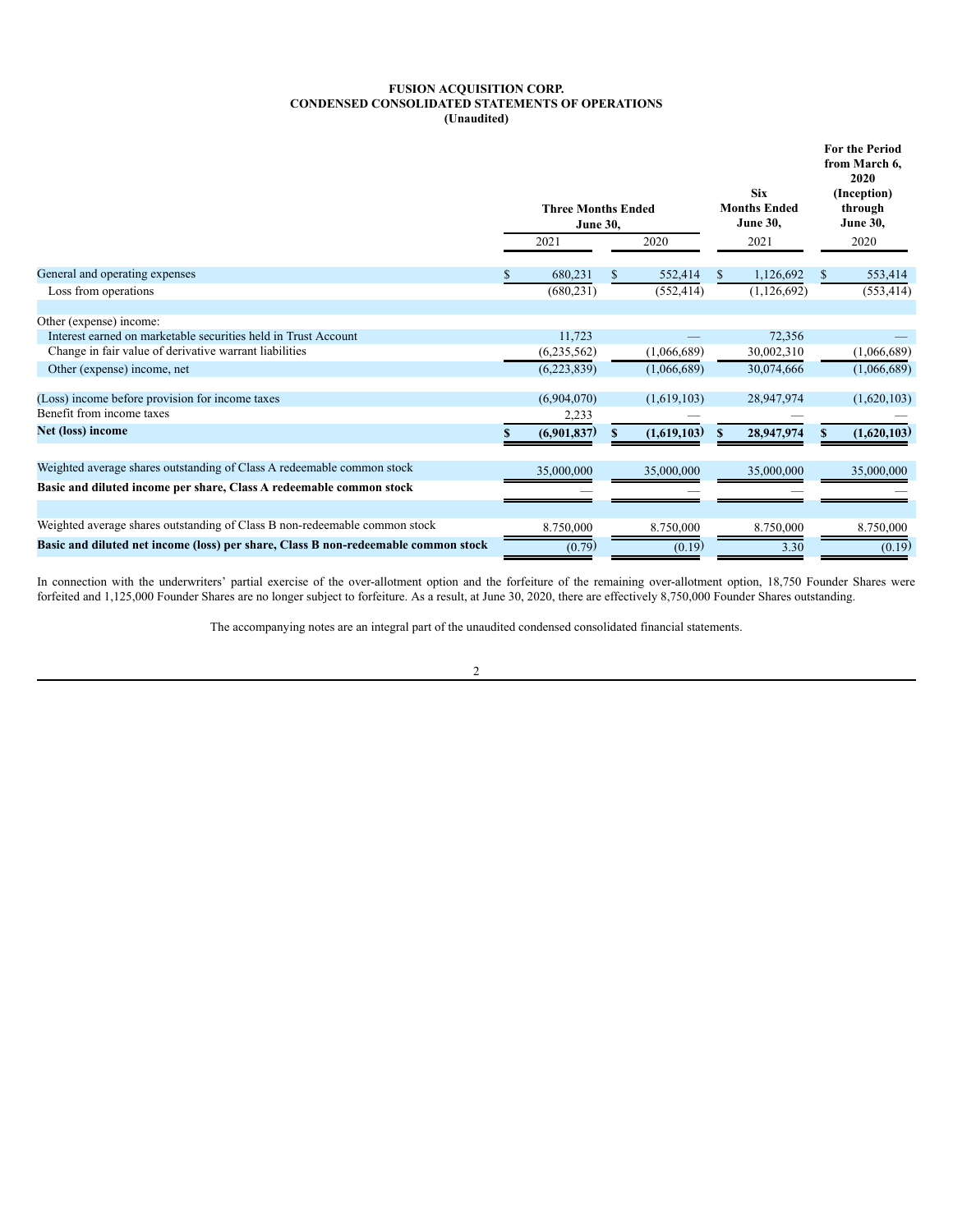# **FUSION ACQUISITION CORP. CONDENSED CONSOLIDATED STATEMENTS OF CHANGES IN STOCKHOLDERS' EQUITY (Unaudited)**

# **THREE AND SIX MONTHS ENDED JUNE 30, 2021**

<span id="page-4-0"></span>

|                                                                              | <b>Class A</b><br><b>Common Stock</b> |   | <b>Class B</b><br><b>Common Stock</b> |               |   | <b>Additional</b><br>Paid-in |  |              | Accumulated | Total<br>Stockholders' |    |               |
|------------------------------------------------------------------------------|---------------------------------------|---|---------------------------------------|---------------|---|------------------------------|--|--------------|-------------|------------------------|----|---------------|
|                                                                              | <b>Shares</b>                         |   | Amount                                | <b>Shares</b> |   | Amount                       |  | Capital      |             | Deficit                |    | <b>Equity</b> |
| Balance — January 1, 2021                                                    | 8,324,377                             | ъ | 832                                   | 8,750,000     | S | 875                          |  | 44,267,476   |             | (39, 269, 179)         | Ъ. | 5,000,004     |
| Change in value of Class A<br>common stock subject to<br>possible redemption | (3,584,981)                           |   | (358)                                 |               |   |                              |  | (35,849,452) |             |                        |    | (35,849,810)  |
| Net income                                                                   |                                       |   |                                       |               |   |                              |  |              |             | 35,849,811             |    | 35,849,811    |
| Balance - March 31, 2021                                                     | 4,739,396                             |   | 474                                   | 8,750,000     | S | 875                          |  | 8,418,024    |             | (3,419,368)            |    | 5,000,005     |
| Change in value of Class A<br>common stock subject to<br>possible redemption | 690,184                               |   | 69                                    |               |   |                              |  | 6,901,771    |             |                        |    | 6,901,840     |
| Net loss                                                                     |                                       |   |                                       |               |   |                              |  |              |             | (6,901,837)            |    | (6,901,837)   |
| <b>Balance — June 30, 2021</b>                                               | 5,429,580                             |   | 543                                   | 8,750,000     |   | 875                          |  | 15,319,795   |             | (10,321,205)           |    | 5,000,008     |

# **FOR THE PERIOD FROM MARCH 6, 2020 (INCEPTION) THROUGH JUNE 30, 2020**

|                                                                                     | <b>Class A</b><br><b>Common Stock</b> |         | <b>Class B</b><br><b>Common Stock</b> |              | <b>Additional Paid-</b><br>in | Accumulated   | <b>Total</b><br>Stockholders' |
|-------------------------------------------------------------------------------------|---------------------------------------|---------|---------------------------------------|--------------|-------------------------------|---------------|-------------------------------|
|                                                                                     | <b>Shares</b>                         | Amount  | <b>Shares</b>                         | Amount       | Capital                       | Deficit       | <b>Equity</b>                 |
| Balance — March 6, 2020<br>(inception)                                              |                                       | S       |                                       | $\mathbf{s}$ | S                             | <sup>\$</sup> | $\mathbf{s}$                  |
| <b>Issuance of Class B</b><br>common stock to                                       |                                       |         |                                       |              |                               |               |                               |
| Sponsor $(1)$                                                                       |                                       |         | 8,768,750                             | 877          | 24,123                        |               | 25,000                        |
| Net loss                                                                            |                                       |         |                                       |              |                               | (1,000)       | (1,000)                       |
| Balance — March 31, 2020                                                            |                                       |         | 8,768,750                             | 877          | 24,123                        | (1,000)       | 24,000                        |
| Sale of 35,000,000 Units, net<br>of underwriting discounts<br>and offering expenses | 35,000,000                            | 3,500   |                                       | —            | 310,996,913                   |               | 311,000,413                   |
|                                                                                     |                                       |         |                                       |              |                               |               |                               |
| Forfeiture of Founder Shares                                                        |                                       |         | (18,750)                              | (2)          | 2                             |               |                               |
| Common stock subject to<br>possible redemption                                      | (30, 440, 530)                        | (3,044) |                                       |              | (304, 402, 257)               |               | (304, 405, 301)               |
| Net loss                                                                            |                                       |         |                                       |              |                               | (1,619,103)   | (1,619,103)                   |
| <b>Balance — June 30, 2020</b>                                                      | 4,559,470                             | 456     | 8,750,000                             | 875<br>S     | 6,618,781                     | (1,620,103)   | 5,000,009<br>S                |

(1) Included 1,143,750 shares subject to forfeiture if the over-allotment option was not exercised in full or in part by the underwriters. On May 28, 2020, the Company effected a 1:1.25 stock split with respect to the Class B common stock, on June 24, 2020, the Company effected a 1:1.20 stock split with respect to the Class B common stock and on June 25, 2020, the Company effected a 1:1.01666 stock split with respect to the Class B common stock, resulting in the Sponsor holding an aggregate of 8,625,000 Founder Shares (see Note 5).

In connection with the underwriters' partial exercise of the over-allotment option and the forfeiture of the remaining over-allotment option, 18,750 Founder Shares were forfeited and 1,125,000 Founder Shares are no longer subject to forfeiture. As a result, at June 30, 2020, there are 8,750,000 Founder Shares outstanding.

The accompanying notes are an integral part of the unaudited condensed consolidated financial statements.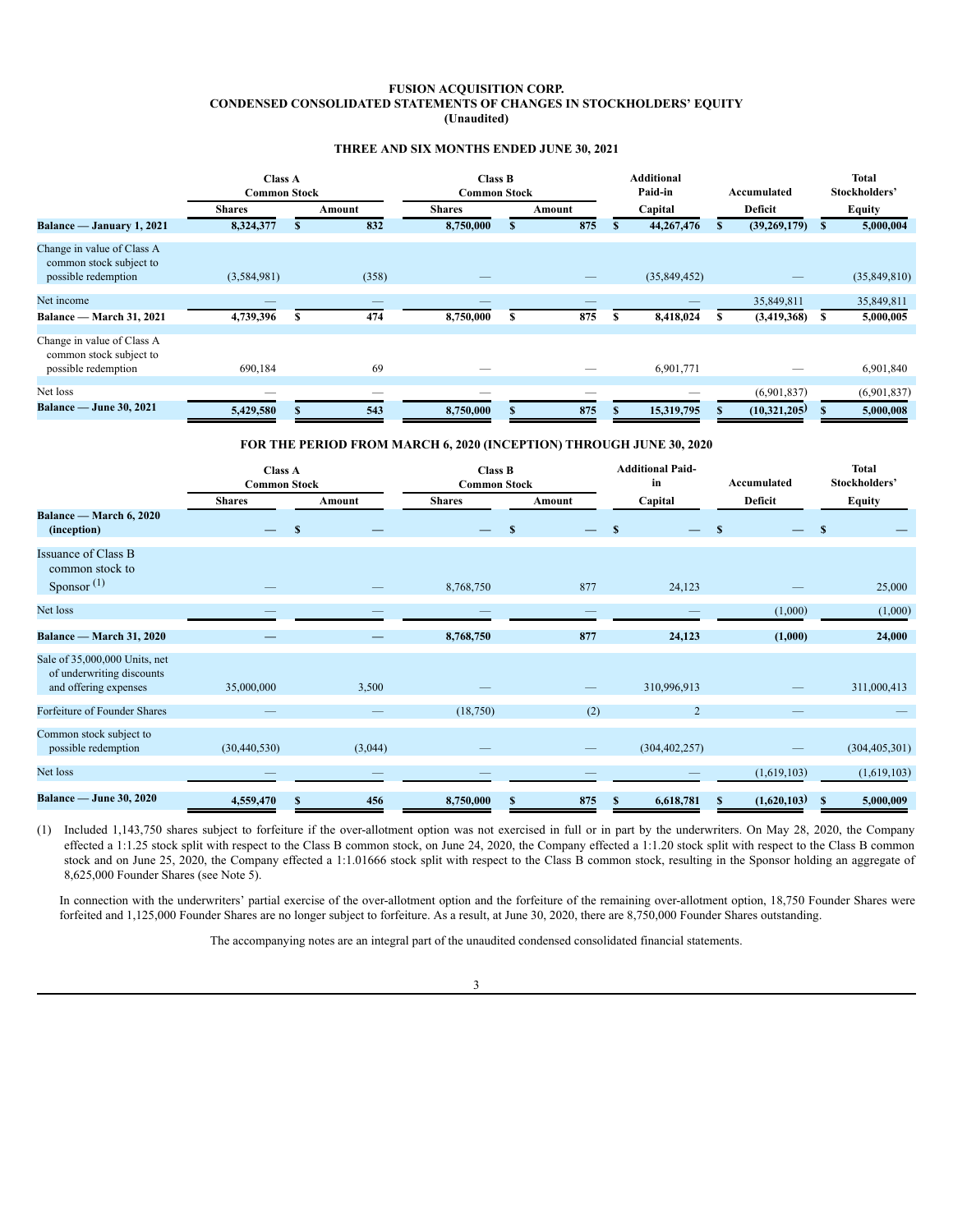### **FUSION ACQUISITION CORP. CONDENSED CONSOLIDATED STATEMENTS OF CASH FLOWS (Unaudited)**

<span id="page-5-0"></span>

|                                                                                                            | <b>Six Months</b><br><b>Ended</b><br><b>June 30,</b><br>2021 | For the<br><b>Period from</b><br>March 6,<br>2020<br>(Inception)<br><b>Through</b><br><b>June 30,</b><br>2020 |
|------------------------------------------------------------------------------------------------------------|--------------------------------------------------------------|---------------------------------------------------------------------------------------------------------------|
| <b>Cash Flows from Operating Activities:</b>                                                               |                                                              |                                                                                                               |
| Net income (loss)                                                                                          | $\mathbb{S}$<br>28,947,974                                   | $\mathbb{S}$<br>(1,620,103)                                                                                   |
| Adjustments to reconcile net income (loss) to net cash used in operating activities:                       |                                                              |                                                                                                               |
| Change in fair value of derivative warrant liabilities                                                     | (30,002,310)                                                 | 1,066,689                                                                                                     |
| Interest earned on marketable securities held in Trust Account                                             | (72, 356)                                                    |                                                                                                               |
| Expenses allocated to operations from offering costs related to derivative warrant liability               |                                                              | 551,352                                                                                                       |
| Changes in operating assets and liabilities:                                                               |                                                              |                                                                                                               |
| Prepaid expenses                                                                                           | 16,440                                                       | (28, 116)                                                                                                     |
| Accrued expenses                                                                                           | 31,358                                                       |                                                                                                               |
| Net cash used in operating activities                                                                      | (1,078,894)                                                  | (30, 178)                                                                                                     |
| Cash Flows from Investing Activities:                                                                      |                                                              |                                                                                                               |
| Investment of cash in Trust Account                                                                        |                                                              | (350,000,000)                                                                                                 |
| Cash withdrawn from Trust Account to pay franchise and income taxes                                        | 172,092                                                      |                                                                                                               |
| Net cash provided by (used in) investing activities                                                        | 172,092                                                      | (350,000,000)                                                                                                 |
| Cash Flows from Financing Activities:                                                                      |                                                              |                                                                                                               |
| Proceeds from sale of Units, net of underwriting discounts paid                                            |                                                              | 343,900,000                                                                                                   |
| Proceeds from sale of Private Placement Warrants                                                           |                                                              | 8,100,000                                                                                                     |
| Due from related party                                                                                     | (30,000)                                                     |                                                                                                               |
| Proceeds from promissory note - related party                                                              |                                                              | 32,378                                                                                                        |
| Repayment of promissory note - related party                                                               |                                                              | (186, 165)                                                                                                    |
| Payments of offering costs                                                                                 |                                                              | (405, 252)                                                                                                    |
| Net cash provided by (used in) financing activities                                                        | (30,000)                                                     | 351,440,961                                                                                                   |
| <b>Net Change in Cash</b>                                                                                  | (936, 802)                                                   | 1,410,783                                                                                                     |
| Cash – Beginning of the period                                                                             | 950.537                                                      |                                                                                                               |
| Cash - End of the period                                                                                   | 13,735<br>\$                                                 | $\pmb{\mathbb{S}}$<br>1,410,783                                                                               |
|                                                                                                            |                                                              |                                                                                                               |
| <b>Non-Cash Financing Activities:</b>                                                                      |                                                              |                                                                                                               |
| Change in value of Class A common stock subject to possible redemption                                     | \$<br>28,947,970                                             | \$                                                                                                            |
| Initial classification of common stock subject to possible redemption                                      |                                                              | 304,405,301                                                                                                   |
| Deferred offering costs paid directly by Sponsor in consideration for the issuance of Class B common stock | \$                                                           | 25,000<br>S                                                                                                   |
| Deferred offering costs paid through promissory note - related party                                       | \$                                                           | 153,787                                                                                                       |
| Deferred underwriting fee payable                                                                          |                                                              | 13.150.000                                                                                                    |

The accompanying notes are an integral part of the unaudited condensed consolidated financial statements.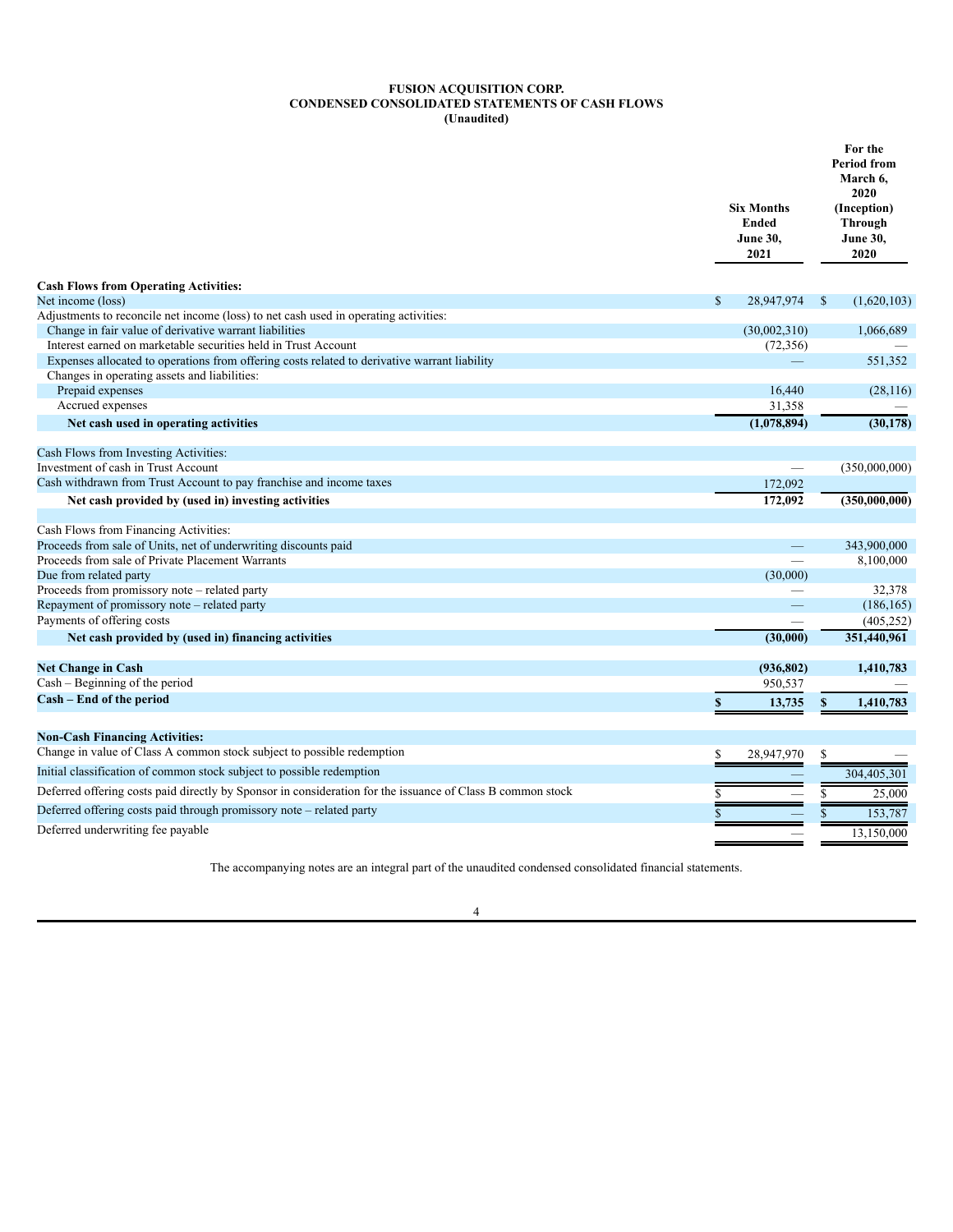# <span id="page-6-0"></span>**NOTE 1. DESCRIPTION OF ORGANIZATION AND BUSINESS OPERATIONS**

Fusion Acquisition Corp. (the "Company") is a blank check company incorporated in Delaware on March 6, 2020. The Company was formed for the purpose of entering into a merger, capital stock exchange, asset acquisition, stock purchase, reorganization or similar business combination with one or more businesses (the "Business Combination").

The Company is not limited to a particular industry or sector for purposes of consummating a Business Combination, however, the Company intends to concentrate its efforts identifying businesses in the financial services industry, with particular emphasis on businesses in the wealth, financial advice, investment, and asset management sectors or those that are providing or changing technology for traditional financial services.

The Company has one subsidiary, ML Merger Sub, Inc., a wholly-owned subsidiary of the Company incorporated in Delaware on February 9, 2021 ("Merger Sub").

As of June 30, 2021, the Company had not commenced any operations. All activity through June 30, 2021, relates to the Company's formation, the initial public offering ("Initial Public Offering"), which is described below, identifying a target company for a Business Combination, and activities in connection with the proposed acquisition of MoneyLion Inc. ("MoneyLion") (see Note 6). The Company will not generate any operating revenues until after the completion of a Business Combination, at the earliest. The Company will generate non-operating income in the form of interest income from the proceeds derived from the Initial Public Offering.

The registration statement for the Company's Initial Public Offering was declared effective on June 25, 2020. On June 30, 2020, the Company consummated the Initial Public Offering of 35,000,000 units (the "Units" and, with respect to the shares of Class A common stock included in the Units sold, the "Public Shares"), which includes the partial exercise by the underwriters of their over-allotment option in the amount of 4,500,000 Units, at \$10.00 per Unit, generating gross proceeds of \$350,000,000, which is described in Note 3.

Simultaneously with the closing of the Initial Public Offering, the Company consummated the sale of 8,100,000 warrants (the "Private Placement Warrants") at a price of \$1.00 per Private Placement Warrant in a private placement to Fusion Sponsor LLC (the "Sponsor"), generating gross proceeds of \$8,100,000, which is described in Note 4. The Private Placement Warrants had an estimated fair value of \$9,166,689 as of the closing of the Initial Public Offering, resulting in a \$1,066,689 non-cash loss to the Company equal to the excess of fair value over the cash received for the Private Placement Warrants.

Transaction costs amounted to \$19,834,039, consisting of \$6,100,000 of underwriting fees, \$13,150,000 of deferred underwriting fees and \$584,039 of other offering costs.

Following the closing of the Initial Public Offering on June 30, 2020, an amount of \$350,000,000 (\$10.00 per Unit) from the net proceeds of the sale of the Units in the Initial Public Offering and the sale of the Private Placement Warrants was placed in a trust account (the "Trust Account") located in the United States and invested in U.S. government securities, within the meaning set forth in Section 2(a)(16) of the Investment Company Act, with a maturity of 185 days or less until the earlier of: (i) the completion of a Business Combination and (ii) the distribution of the funds held in the Trust Account, as described below.

The Company's management has broad discretion with respect to the specific application of the net proceeds of the Initial Public Offering and the sale of the Private Placement Warrants, although substantially all of the net proceeds are intended to be applied generally toward consummating a Business Combination. There is no assurance that the Company will be able to complete a Business Combination successfully. The Company must complete a Business Combination with one or more operating businesses or assets that together have an aggregate fair market value equal to at least 80% of the net assets held in the Trust Account (net of amounts disbursed to management for working capital purposes, if permitted, and excluding the amount of any deferred underwriting commissions) at the time of the Company's signing a definitive agreement in connection with its initial Business Combination. The Company will only complete a Business Combination if the post-transaction company owns or acquires 50% or more of the outstanding voting securities of the target or otherwise acquires an interest in the target business or assets sufficient for it not to be required to register as an investment company under the Investment Company Act.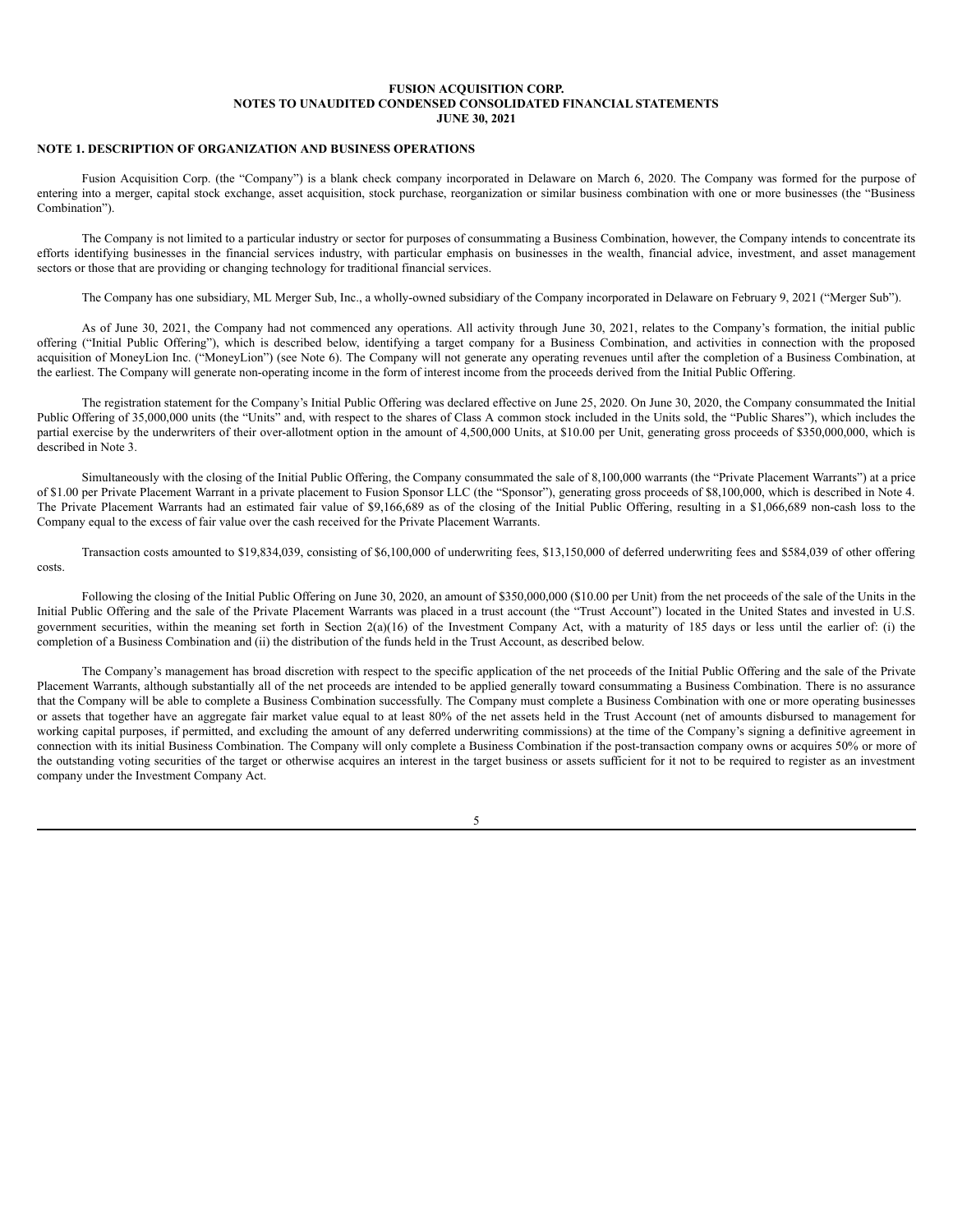The Company will provide its holders of the outstanding Public Shares (the "public stockholders") with the opportunity to redeem all or a portion of their Public Shares upon the completion of a Business Combination either (i) in connection with a stockholder meeting called to approve the Business Combination or (ii) by means of a tender offer. The decision as to whether the Company will seek stockholder approval of a Business Combination or conduct a tender offer will be made by the Company. The public stockholders will be entitled to redeem their Public Shares for a pro rata portion of the amount then in the Trust Account (initially \$10.00 per Public Share, plus any pro rata interest earned on the funds held in the Trust Account and not previously released to the Company to pay its tax obligations). There will be no redemption rights upon the completion of a Business Combination with respect to the Company's warrants.

The Company will only proceed with a Business Combination if the Company has net tangible assets of at least \$5,000,001 either prior to or upon such consummation of a Business Combination and, if the Company seeks stockholder approval, a majority of the shares voted are voted in favor of the Business Combination. If a stockholder vote is not required by applicable law or stock exchange rules and the Company does not decide to hold a stockholder vote for business or other reasons, the Company will, pursuant to its Amended and Restated Certificate of Incorporation (the "Amended and Restated Certificate of Incorporation"), conduct the redemptions pursuant to the tender offer rules of the U.S. Securities and Exchange Commission ("SEC") and file tender offer documents with the SEC prior to completing a Business Combination. If, however, stockholder approval of the transaction is required by applicable law or stock exchange rules, or the Company decides to obtain stockholder approval for business or other reasons, the Company will offer to redeem shares in conjunction with a proxy solicitation pursuant to the proxy rules and not pursuant to the tender offer rules. If the Company seeks stockholder approval in connection with a Business Combination, the Sponsor has agreed to vote its Founder Shares (as defined in Note 5), and any Public Shares purchased during or after the Initial Public Offering in favor of approving a Business Combination. Additionally, each public stockholder may elect to redeem their Public Shares irrespective of whether they vote for or against the proposed transaction or do not vote at all.

Notwithstanding the above, if the Company seeks stockholder approval of a Business Combination and it does not conduct redemptions pursuant to the tender offer rules, the Amended and Restated Certificate of Incorporation provides that a public stockholder, together with any affiliate of such stockholder or any other person with whom such stockholder is acting in concert or as a "group" (as defined under Section 13 of the Securities Exchange Act of 1934, as amended (the "Exchange Act")), will be restricted from redeeming its shares with respect to more than an aggregate of 20% or more of the Public Shares, without the prior consent of the Company.

The Sponsor has agreed (a) to waive its redemption rights with respect to its Founder Shares and Public Shares held by it in connection with the completion of a Business Combination and (b) not to propose an amendment to the Amended and Restated Certificate of Incorporation (i) to modify the substance or timing of the Company's obligation to allow redemption in connection with the Company's initial Business Combination or to redeem 100% of its Public Shares if the Company does not complete a Business Combination or (ii) with respect to any other provision relating to stockholders' rights or pre-initial business combination activity, unless the Company provides the public stockholders with the opportunity to redeem their Public Shares in conjunction with any such amendment.

The Company will have until December 31, 2021 to complete a Business Combination (the "Combination Period"). If the Company is unable to complete a Business Combination within the Combination Period, the Company will (i) cease all operations except for the purpose of winding up, (ii) as promptly as reasonably possible but not more than ten business days thereafter, redeem the Public Shares, at a per-share price, payable in cash, equal to the aggregate amount then on deposit in the Trust Account including interest earned on the funds held in the Trust Account and not previously released to the Company to pay its tax obligations (less up to \$100,000 of interest to pay dissolution expenses), divided by the number of then outstanding Public Shares, which redemption will completely extinguish public stockholders' rights as stockholders (including the right to receive further liquidating distributions, if any), and (iii) as promptly as reasonably possible following such redemption, subject to the approval of the Company's remaining stockholders and the Company's board of directors, dissolve and liquidate, subject in each case to the Company's obligations under Delaware law to provide for claims of creditors and the requirements of other applicable law. There will be no redemption rights or liquidating distributions with respect to the Company's warrants, which will expire worthless if the Company fails to complete a Business Combination within the Combination Period.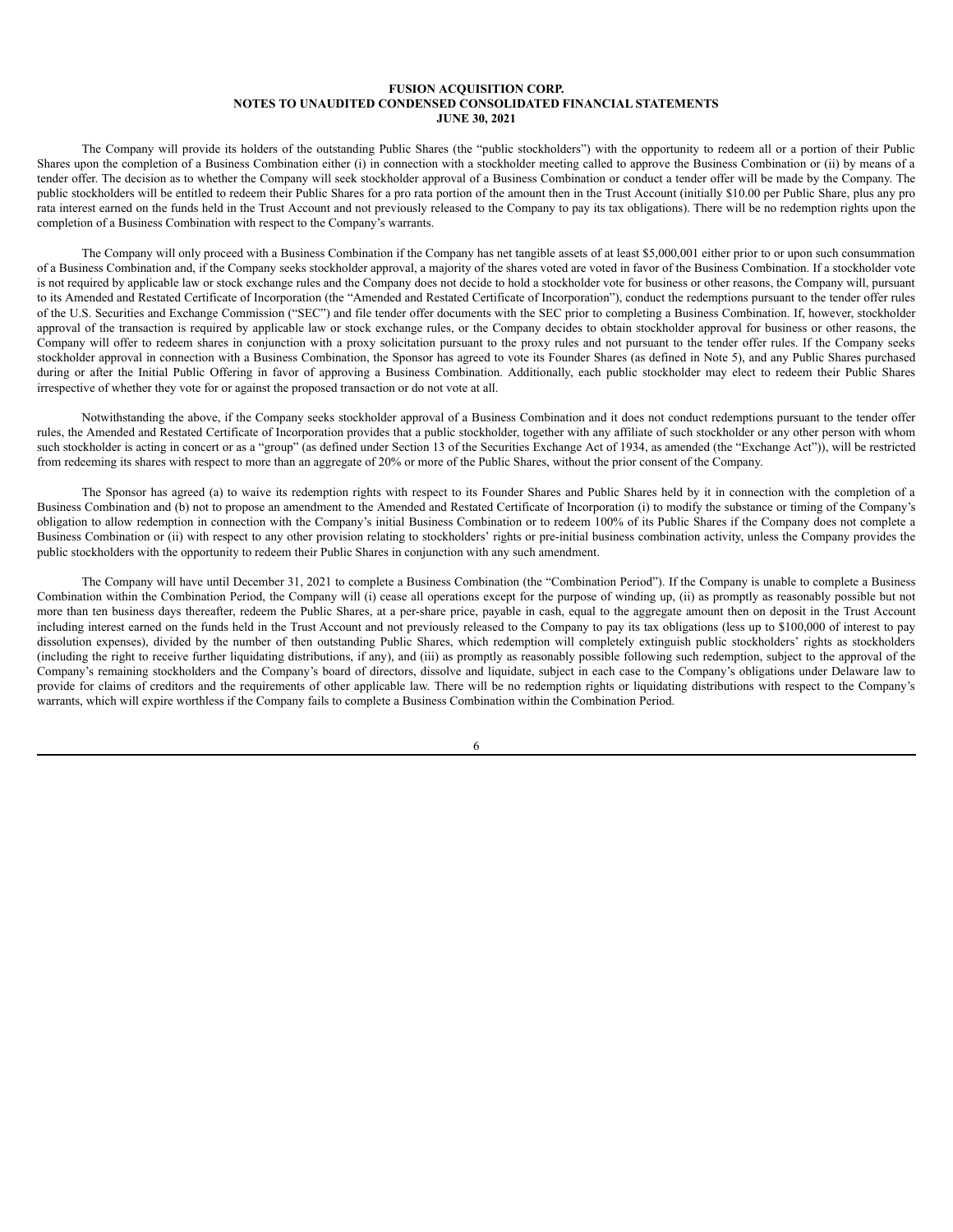The Sponsor has agreed to waive its liquidation rights with respect to the Founder Shares if the Company fails to complete a Business Combination within the Combination Period. However, if the Sponsor acquires Public Shares in or after the Initial Public Offering, such Public Shares will be entitled to liquidating distributions from the Trust Account if the Company fails to complete a Business Combination within the Combination Period. The underwriters have agreed to waive their rights to their deferred underwriting commission (see Note 6) held in the Trust Account in the event the Company does not complete a Business Combination within the Combination Period and, in such event, such amounts will be included with the other funds held in the Trust Account that will be available to fund the redemption of the Public Shares. In the event of such distribution, it is possible that the per share value of the assets remaining available for distribution will be less than the Initial Public Offering price per Unit (\$10.00).

In order to protect the amounts held in the Trust Account, the Sponsor has agreed to be liable to the Company if and to the extent any claims by a third party for services rendered or products sold to the Company, or a prospective target business with which the Company has discussed entering into a transaction agreement, reduce the amount of funds in the Trust Account to below the lesser of (1) \$10.00 per Public Share and (2) the actual amount per Public Share held in the Trust Account as of the date of the liquidation of the Trust Account due to reductions in the value of the trust assets, less taxes payable, provided that such liability will not apply to claims by a third party or prospective target business who executed a waiver of any and all rights to the monies held in the Trust Account nor will it apply to any claims under the Company's indemnity of the underwriters of the Initial Public Offering against certain liabilities, including liabilities under the Securities Act of 1933, as amended (the "Securities Act"). Moreover, in the event that an executed waiver is deemed to be unenforceable against a third party, the Sponsor will not be responsible to the extent of any liability for such third-party claims. The Company will seek to reduce the possibility that the Sponsor will have to indemnify the Trust Account due to claims of creditors by endeavoring to have all vendors, service providers (except the Company's independent registered public accounting firm), prospective target businesses and other entities with which the Company does business, execute agreements with the Company waiving any right, title, interest or claim of any kind in or to monies held in the Trust Account.

## *Going Concern*

In connection with the Company's assessment of going concern considerations in accordance with FASB's Accounting Standards Update ("ASU") 2014-15, "Disclosures of Uncertainties about an Entity's Ability to Continue as a Going Concern," management has determined that if the Company is unable to raise additional funds to alleviate liquidity needs as well as complete a Business Combination by December 31, 2021, then the Company will cease all operations except for the purpose of liquidating. The liquidity condition and date for mandatory liquidation and subsequent dissolution raise substantial doubt about the Company's ability to continue as a going concern. No adjustments have been made to the carrying amounts of assets or liabilities should the Company be required to liquidate after December 31, 2021.

# **NOTE 2. SUMMARY OF SIGNIFICANT ACCOUNTING POLICIES**

# **Basis of Presentation**

The accompanying unaudited condensed consolidated financial statements have been prepared in accordance with accounting principles generally accepted in the United States of America ("GAAP") for interim financial information and in accordance with the instructions to Form 10-Q and Article 8 of Regulation S-X of the SEC. Certain information or footnote disclosures normally included in financial statements prepared in accordance with GAAP have been condensed or omitted, pursuant to the rules and regulations of the SEC for interim financial reporting. Accordingly, they do not include all the information and footnotes necessary for a complete presentation of financial position, results of operations, or cash flows. In the opinion of management, the accompanying unaudited condensed consolidated financial statements include all adjustments, consisting of a normal recurring nature, which are necessary for a fair presentation of the financial position, operating results and cash flows for the periods presented.

The accompanying unaudited condensed consolidated financial statements should be read in conjunction with the Company's Annual Report on Form 10-K/A as filed with the SEC on May 6, 2021. The interim results for the three and six months ended June 30, 2021 are not necessarily indicative of the results to be expected for the year ending December 31, 2021 or for any future periods.

# **Principles of Consolidation**

The accompanying condensed consolidated financial statements include the accounts of the Company and its wholly-owned subsidiary. All significant intercompany balances and transactions have been eliminated in consolidation.

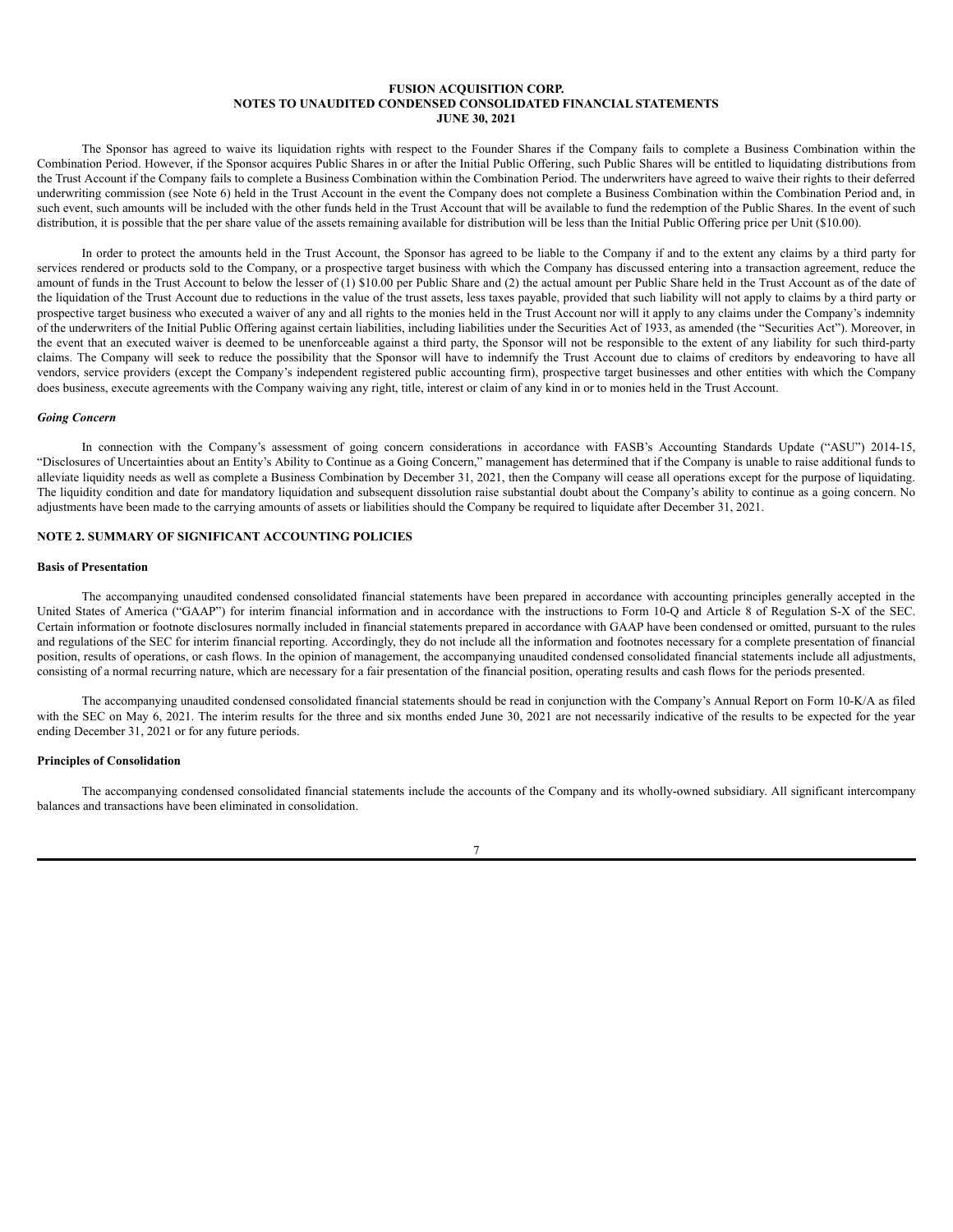# **Emerging Growth Company**

The Company is an "emerging growth company," as defined in Section 2(a) of the Securities Act, as modified by the Jumpstart Our Business Startups Act of 2012 (the "JOBS Act"), and it may take advantage of certain exemptions from various reporting requirements that are applicable to other public companies that are not emerging growth companies including, but not limited to, not being required to comply with the independent registered public accounting firm attestation requirements of Section 404 of the Sarbanes-Oxley Act, reduced disclosure obligations regarding executive compensation in its periodic reports and proxy statements, and exemptions from the requirements of holding a nonbinding advisory vote on executive compensation and stockholder approval of any golden parachute payments not previously approved.

Further, Section 102(b)(1) of the JOBS Act exempts emerging growth companies from being required to comply with new or revised financial accounting standards until private companies (that is, those that have not had a Securities Act registration statement declared effective or do not have a class of securities registered under the Exchange Act) are required to comply with the new or revised financial accounting standards. The JOBS Act provides that a company can elect to opt out of the extended transition period and comply with the requirements that apply to non-emerging growth companies but any such election to opt out is irrevocable. The Company has elected not to opt out of such extended transition period which means that when a standard is issued or revised and it has different application dates for public or private companies, the Company, as an emerging growth company, can adopt the new or revised standard at the time private companies adopt the new or revised standard. This may make comparison of the Company's financial statement with another public company which is neither an emerging growth company nor an emerging growth company which has opted out of using the extended transition period difficult or impossible because of the potential differences in accounting standards used.

# **Use of Estimates**

The preparation of condensed consolidated financial statements in conformity with GAAP requires the Company's management to make estimates and assumptions that affect the reported amounts of assets and liabilities and disclosure of contingent assets and liabilities at the date of the financial statements and the reported amounts of revenues and expenses during the reporting periods.

Making estimates requires management to exercise significant judgment. It is at least reasonably possible that the estimate of the effect of a condition, situation or set of circumstances that existed at the date of the condensed consolidated financial statements, which management considered in formulating its estimate, could change in the near term due to one or more future confirming events. One of the more significant accounting estimates included in these condensed consolidated financial statements is the determination of the fair value of the warrant liability. Accordingly, the actual results could differ significantly from those estimates.

# **Class A Common Stock Subject to Possible Redemption**

The Company accounts for its Class A common stock subject to possible redemption in accordance with the guidance in Accounting Standards Codification ("ASC") Topic 480 "Distinguishing Liabilities from Equity." Shares of Class A common stock subject to mandatory redemption are classified as a liability instrument and is measured at fair value. Conditionally redeemable common stock (including common stock that features redemption rights that is either within the control of the holder or subject to redemption upon the occurrence of uncertain events not solely within the Company's control) is classified as temporary equity. At all other times, common stock is classified as stockholders' equity. The Company's Class A common stock features certain redemption rights that are considered to be outside of the Company's control and subject to occurrence of uncertain future events. Accordingly, the 29,570,420 and 26,675,623 shares of Class A common stock subject to possible redemption at June 30, 2021 and December 31, 2020, respectively, are presented as temporary equity, outside of the stockholders' equity section of the Company's condensed consolidated balance sheet.

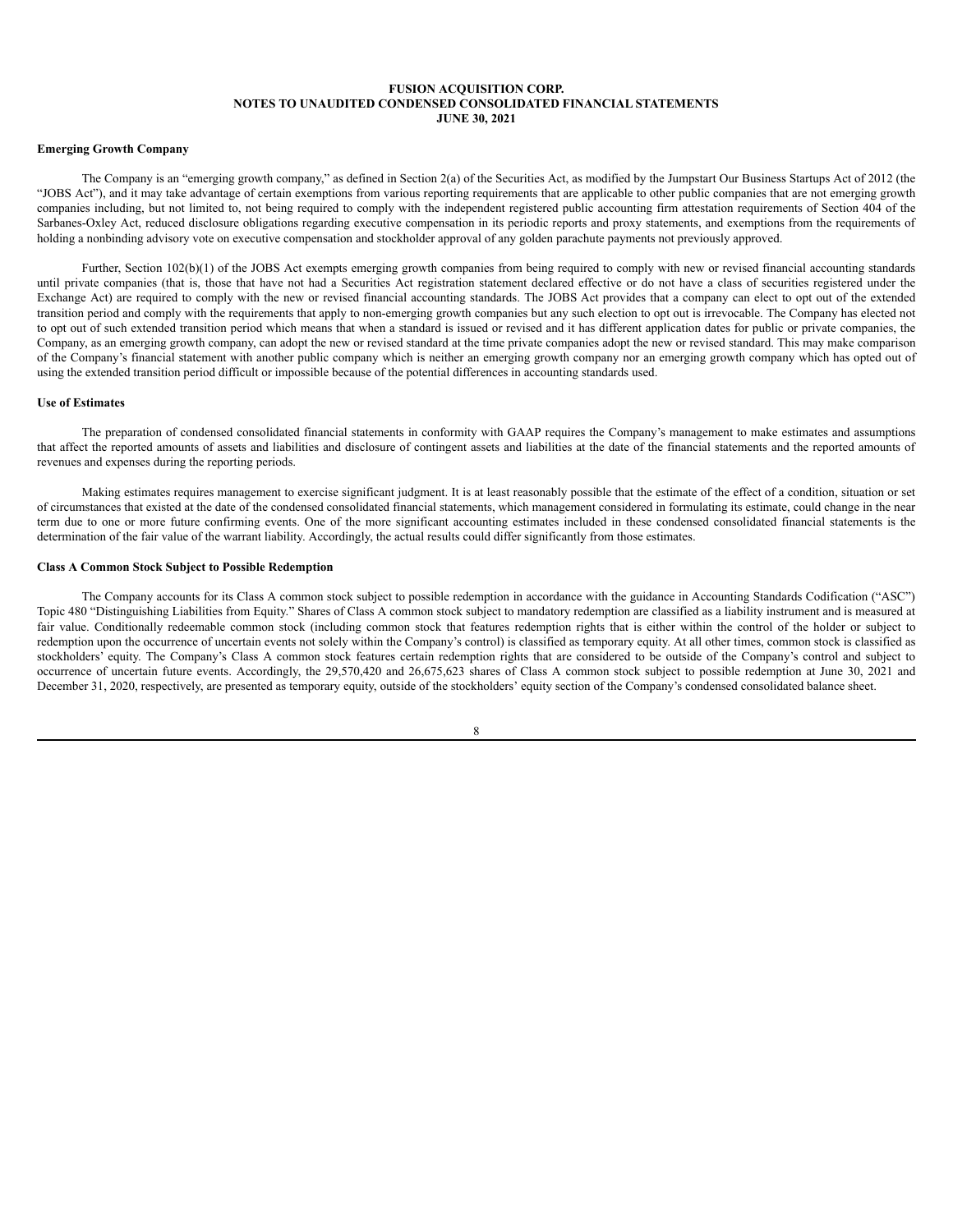# **Warrant Liabilities**

We do not use derivative instruments to hedge exposures to cash flow, market, or foreign currency risks. We evaluate all of our financial instruments, including issued stock purchase warrants, to determine if such instruments are derivatives or contain features that qualify as embedded derivatives, pursuant to ASC 480 and ASC 815. The Company accounts for its outstanding Public Warrants and Private Placement Warrants (collectively, the "Warrants") in accordance with the guidance contained in Accounting Standards Codification 815-40, "Derivatives and Hedging — Contracts on an Entity's Own Equity" ("ASC 815-40") and determined that the Warrants do not meet the criteria for equity treatment thereunder. As such, each Warrant must be recorded as a liability and is subject to re-measurement at each balance sheet date and any change in fair value is recognized in the Company's statements of operations.

For issued or modified warrants that meet all of the criteria for equity classification, the warrants are required to be recorded as a component of additional paid-in capital at the time of issuance. For issued or modified warrants that do not meet all the criteria for equity classification, the warrants are required to be recorded at their initial fair value on the date of issuance, and each balance sheet date thereafter. Changes in the estimated fair value of the warrants are recognized as a non-cash gain or loss on the statements of operations. The fair value of the Private Placement Warrants was estimated using a Black-Scholes Option Pricing Model. The Public Warrants were valued using the instrument's publicly listed trading price.

#### **Income Taxes**

The Company follows the asset and liability method of accounting for income taxes under ASC 740, "Income Taxes." Deferred tax assets and liabilities are recognized for the estimated future tax consequences attributable to differences between the financial statements carrying amounts of existing assets and liabilities and their respective tax bases. Deferred tax assets and liabilities are measured using enacted tax rates expected to apply to taxable income in the years in which those temporary differences are expected to be recovered or settled. The effect on deferred tax assets and liabilities of a change in tax rates is recognized in income in the period that included the enactment date. Valuation allowances are established, when necessary, to reduce deferred tax assets to the amount expected to be realized. As of June 30, 2021 and December 31, 2020, the Company had a deferred tax asset of approximately \$221,000 and \$95,000, respectively, which had a full valuation allowance recorded against it.

The Company's currently taxable income primarily consists of interest income on the Trust Account. The Company's general and administrative costs are generally considered start-up costs and are not currently deductible. During the three and six months ended June 30, 2021, the Company recorded benefit from income taxes of \$2,233 and no income tax expense, respectively. The Company's effective tax rate for the three and six months ended June 30, 2021, was approximately 0.0%, which differs from the expected income tax rate due to the start-up costs (discussed above) which are not currently deductible and to permanent difference related to the change in the fair value of the derivative warrant liabilities. The provision for income taxes was deemed to be de minimis for the three months ended June 30, 2021 and for the period from March 6, 2020 (inception) through June 30, 2020.

ASC 740 prescribes a recognition threshold and a measurement attribute for the financial statement recognition and measurement of tax positions taken or expected to be taken in a tax return. For those benefits to be recognized, a tax position must be more likely than not to be sustained upon examination by taxing authorities. The Company recognizes accrued interest and penalties related to unrecognized tax benefits as income tax expense. There were no unrecognized tax benefits and no amounts accrued for interest and penalties as of June 30, 2021 and December 31, 2020. The Company is currently not aware of any issues under review that could result in significant payments, accruals or material deviation from its position. The Company is subject to income tax examinations by major taxing authorities since inception.

## **Net Income (Loss) per Common Share**

Net income (loss) common per share is computed by dividing net income (loss) by the weighted average number of shares of common stock outstanding during the period. The Company has not considered the effect of warrants sold in the Initial Public Offering and private placement to purchase 25,600,000 shares of common stock in the calculation of diluted income (loss) per share, since the exercise of the warrants are contingent upon the occurrence of future events and the inclusion of such warrants would be anti-dilutive under the treasury stock method. As a result, diluted income (loss) per share is the same as basic income (loss) per share for the periods presented.

The Company's condensed statement of operations includes a presentation of income (loss) per share for common shares subject to possible redemption in a manner similar to the two-class method of income (loss) per share. Net income per common share, basic and diluted, for Class A redeemable common stock is calculated by dividing the interest income earned on the Trust Account net of applicable franchise and income taxes, by the weighted average number of shares of Class A redeemable common stock outstanding since original issuance. Net income (loss) per share, basic and diluted, for Class B non-redeemable common stock is calculated by dividing the net income (loss), adjusted for net income (loss) attributable to Class A redeemable common stock, by the weighted average number of shares of Class B non-redeemable common stock outstanding for the period. Class B non-redeemable common stock includes the Founder Shares as these shares do not have any redemption features and do not participate in the income earned on the Trust Account.

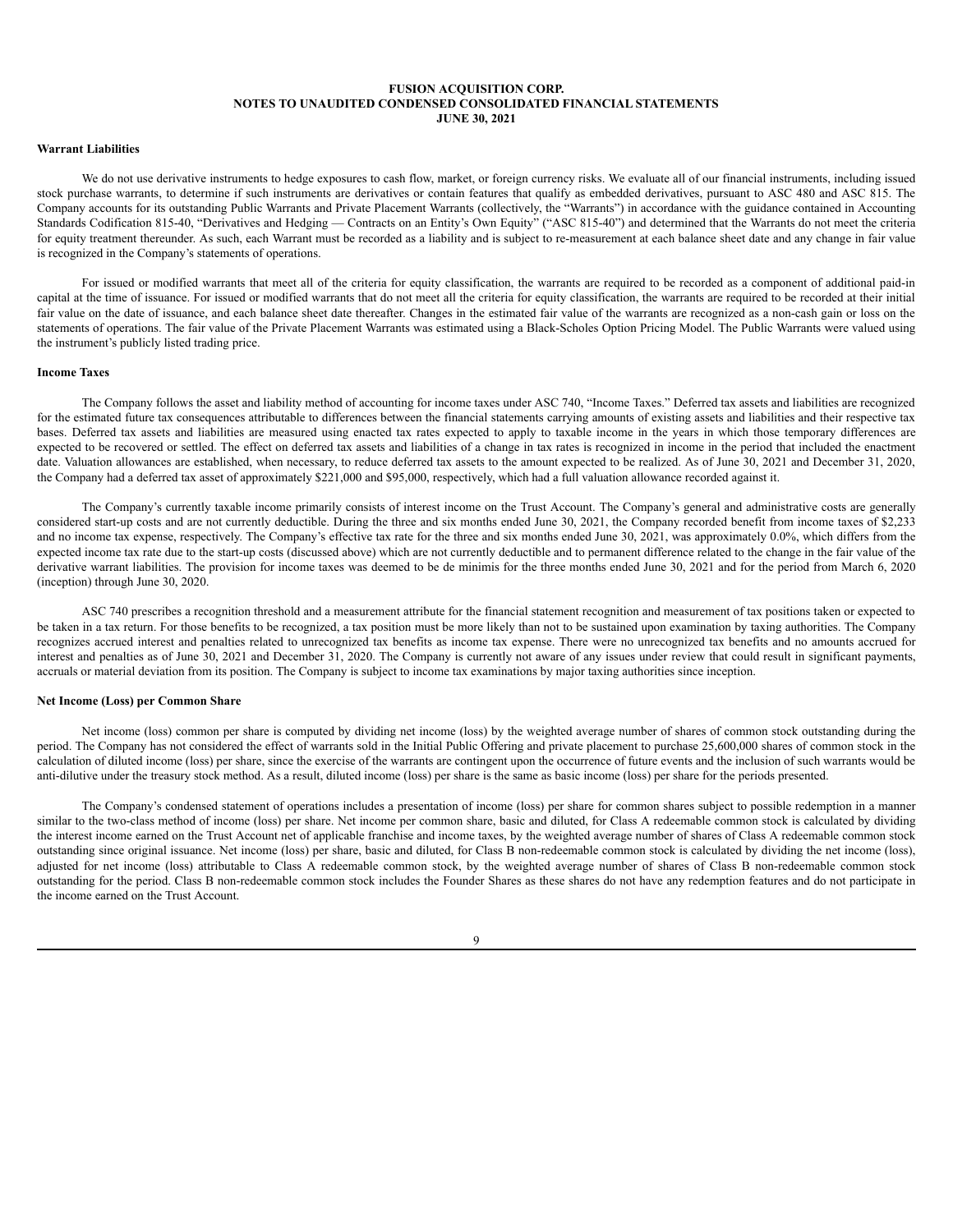The following table reflects the calculation of basic and diluted net income (loss) per common share (in dollars, except per share amounts):

|                                                                                 |              | <b>Three Months Ended</b><br><b>June 30,</b> |               |             |              | <b>Six</b><br><b>Months Ended</b><br><b>June 30.</b> |               | <b>For the Period</b><br>From<br><b>March 6, 2020</b><br>(inception)<br>through<br><b>June 30,</b> |
|---------------------------------------------------------------------------------|--------------|----------------------------------------------|---------------|-------------|--------------|------------------------------------------------------|---------------|----------------------------------------------------------------------------------------------------|
|                                                                                 |              | 2021                                         |               | 2020        |              | 2021                                                 |               | 2020                                                                                               |
| Redeemable Class A Common Stock                                                 |              |                                              |               |             |              |                                                      |               |                                                                                                    |
| Numerator: Earnings allocable to Redeemable Class A Common Stock                |              |                                              |               |             |              |                                                      |               |                                                                                                    |
| Interest Income                                                                 | \$           | 11,723                                       | <sup>\$</sup> |             | S            | 72,356                                               | <sup>\$</sup> |                                                                                                    |
| Less: Income and Franchise Tax available to be withdrawn from the Trust Account |              | (11, 723)                                    |               |             |              | (72, 356)                                            |               |                                                                                                    |
| Redeemable Net Earnings                                                         |              |                                              | S.            |             | S.           |                                                      |               |                                                                                                    |
| Denominator: Weighted Average Redeemable Class A Common Stock                   |              |                                              |               |             |              |                                                      |               |                                                                                                    |
| Redeemable Class A Common Stock, Basic and Diluted                              |              | 35,000,000                                   |               | 35,000,000  |              | 35,000,000                                           |               | 35,000,000                                                                                         |
| Earnings/Basic and Diluted Redeemable Class A Common Stock                      | S            | 0.00                                         | S             | 0.00        | S            | 0.00                                                 | \$            | 0.00                                                                                               |
|                                                                                 |              |                                              |               |             |              |                                                      |               |                                                                                                    |
| Non-Redeemable Class B Common Stock                                             |              |                                              |               |             |              |                                                      |               |                                                                                                    |
| Numerator: Net (Loss) Income minus Redeemable Net Earnings                      |              |                                              |               |             |              |                                                      |               |                                                                                                    |
| Net (Loss) Income                                                               | \$           | (6,901,837)                                  | \$            | (1,619,103) | -S           | 28,947,974                                           | S             | (1,620,103)                                                                                        |
| Non-Redeemable Net (Loss) Income                                                | $\mathbb{S}$ | (6,901,837)                                  | S             | (1,619,103) | <sup>S</sup> | 28,947,974                                           | S             | (1,620,103)                                                                                        |
| Denominator: Weighted Average Non-Redeemable Class B Common Stock               |              |                                              |               |             |              |                                                      |               |                                                                                                    |
| Non-Redeemable Class B Common Stock, Basic and Diluted (1)                      |              | 8,750,000                                    |               | 8,750,000   |              | 8,750,000                                            |               | 8,750,000                                                                                          |
| (Loss) Income /Basic and Diluted Non-Redeemable Class B Common Stock            | s            | (0.79)                                       | S             | (0.19)      | - \$         | 3.30                                                 | S             | (0.19)                                                                                             |

(1) For the three and six months ended June 30, 2021, basic and diluted shares are the same as there are no non-redeemable securities that are dilutive to the stockholders.

# **Concentration of Credit Risk**

Financial instruments that potentially subject the Company to concentrations of credit risk consist of a cash account in a financial institution, which, at times, may exceed the Federal Depository Insurance Corporation coverage limit of \$250,000. The Company has not experienced losses on this account and management believes the Company is not exposed to significant risks on such account.

## **Fair Value of Financial Instruments**

The fair value of the Company's assets and liabilities which qualify as financial instruments under ASC 820, "Fair Value Measurement," approximate the carrying amounts represented in the accompanying condensed consolidated balance sheets, primarily due to their short-term nature, except for the derivative warrant liabilities (see Note 9).

## **Recent Accounting Standards**

In August 2020, the Financial Accounting Standards Board ("FASB") issued ASU 2020-06, Debt — Debt with Conversion and Other Options (Subtopic 470-20) and Derivatives and Hedging — Contracts in Entity's Own Equity (Subtopic 815-40) ("ASU 2020-06") to simplify accounting for certain financial instruments. ASU 2020-06 eliminates the current models that require separation of beneficial conversion and cash conversion features from convertible instruments and simplifies the derivative scope exception guidance pertaining to equity classification of contracts in an entity's own equity. The new standard also introduces additional disclosures for convertible debt and freestanding instruments that are indexed to and settled in an entity's own equity. ASU 2020-06 amends the diluted earnings per share guidance, including the requirement to use the if-converted method for all convertible instruments. ASU 2020-06 is effective January 1, 2022 and should be applied on a full or modified retrospective basis, with early adoption permitted beginning on January 1, 2021. The Company adopted ASU 2020-06 as of January 1, 2021 and the adoption did not have an impact on its financial position, results of operations or cash flows.

Management does not believe that any other recently issued, but not yet effective, accounting standards, if currently adopted, would have a material effect on the Company's condensed consolidated financial statements.

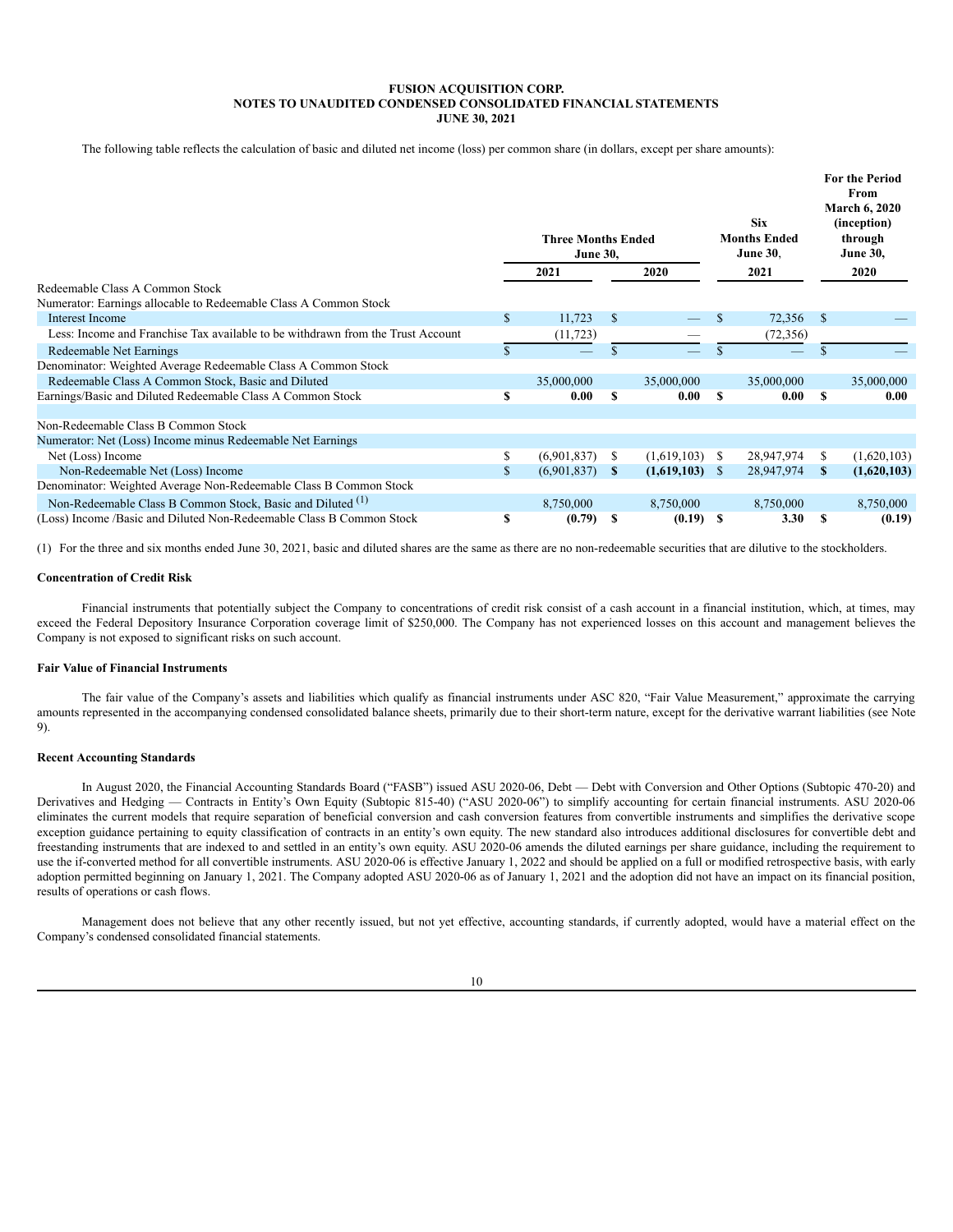# **NOTE 3. INITIAL PUBLIC OFFERING**

Pursuant to the Initial Public Offering, the Company sold 35,000,000 Units at a price of \$10.00 per Unit, which includes the partial exercise by the underwriters of their over-allotment option in the amount of 4,500,000 Units. Each Unit consists of one share of Class A common stock and one-half of one warrant ("Public Warrant"). Each whole Public Warrant entitles the holder to purchase one share of Class A common stock at a price of \$11.50 per share, subject to adjustment (see Note 7).

# **NOTE 4. PRIVATE PLACEMENT**

Simultaneously with the closing of the Initial Public Offering, the Sponsor purchased an aggregate of 8,100,000 Private Placement Warrants, at a price of \$1.00 per warrant, for an aggregate purchase price of \$8,100,000. Each Private Placement Warrant is exercisable to purchase one share of Class A common stock at an exercise price of \$11.50 per share, subject to adjustment (see Note 8). A portion of the proceeds from the Private Placement Warrants were added to the proceeds from the Initial Public Offering held in the Trust Account. If the Company does not complete a Business Combination within the Combination Period, the proceeds from the sale of the Private Placement Warrants held in the Trust Account will be used to fund the redemption of the Public Shares (subject to the requirements of applicable law), and the Private Placement Warrants will expire worthless.

## **NOTE 5. RELATED PARTY TRANSACTIONS**

### **Founder Shares**

In March 2020, the Sponsor paid \$25,000 to cover certain offering costs of the Company in consideration of 5,750,000 shares of the Company's Class B common stock (the "Founder Shares"). On May 28, 2020, the Company effected a 1:1.25 stock split with respect to the Class B common stock, on June 24, 2020, the Company effected a 1:1.20 stock split with respect to the Class B common stock and on June 25, 2020, the Company effected a 1:1.01666 stock split with respect to the Class B common stock, resulting in the Sponsor holding an aggregate of 8,768,750 Founder Shares. In connection with the underwriters' partial exercise of the over-allotment option and the forfeiture of the remaining over-allotment option, 18,750 Founder Shares were forfeited and 1,125,000 Founder Shares are no longer subject to forfeiture. As a result of the foregoing, there are 8,750,000 Founder Shares outstanding as of June 30, 2021 and December 31, 2020.

The Sponsor has agreed, subject to certain limited exceptions, not to transfer, assign or sell any of the Founder Shares until the earlier of (A) one year after the completion of a Business Combination and (B) subsequent to a Business Combination, (x) if the last reported sale price of the Class A common stock equals or exceeds \$12.00 per share (as adjusted for stock splits, stock reorganizations, recapitalizations and the like) for any 20 trading days within any 30-trading day period commencing at least 150 days after a Business Combination, or (y) the date on which the Company completes a liquidation, merger, stock exchange, reorganization or other similar transaction that results in all of the Company's stockholders having the right to exchange their shares of Class A common stock for cash, securities or other property.

Subsequently, in connection with the execution of the Merger Agreement, the Sponsor entered into a support agreement (the "Sponsor Support Agreement") with the Company, MoneyLion and the Company's directors and officers (the "Insiders"), pursuant to which the Sponsor agreed, among other things, to vote all shares of Subject Securities (as defined in the Sponsor Support Agreement), and take certain other actions in support of the Business Combination. In addition, the Company, the Sponsor and the Insiders agreed to amend that certain letter agreement, dated as of June 25, 2020, so that the Lock-Up Period (as defined in the Sponsor Support Agreement) applicable to the Subject Securities (other than any Private Placement Warrants (as defined in the Merger Agreement)) held by the Sponsor will end on the earlier of (a) 180 days after the effective date of the Merger Agreement (the "Effective Date") and (b) the date on which the closing price of the shares of Class A common stock of New MoneyLion is equal to or greater than \$12.00 per share (as adjusted for stock splits, stock dividends, reorganizations, recapitalizations and the like) for any 20 trading days within any 30-trading day period; provided that, for purposes of this clause (b), the measurement period for determining the closing price of the share of Class A common stock of New MoneyLion shall commence no earlier than 60 days following the Effective Date.

#### *Due from Related Party*

As of June 30, 2021, the Company paid for certain operating costs on behalf of Fusion Acquisition Corp. II amounting to \$30,000. These amounts are non-interest bearing and were repaid in July 2021.

# **Administrative Support Agreement**

The Company entered into an agreement, commencing on June 25, 2020 through the earlier of the Company's consummation of a Business Combination and its liquidation, to pay the Sponsor \$10,000 per month for office space, secretarial, and administrative services. For the three months ended June 30, 2021 and 2020, the Company incurred \$30,000 and \$-0-, respectively, in fees for these services. For the six months ended June 30, 2021 and for the period from March 6, 2020 (inception) through June 30, 2020, the Company incurred \$60,000 and \$-0-, respectively, in fees for these services. At June 30, 2021 and December 31, 2020, there was \$120,000 and \$60,000 of such fees included in accounts payable and accrued expenses in the accompanying condensed consolidated balance sheets, respectively.

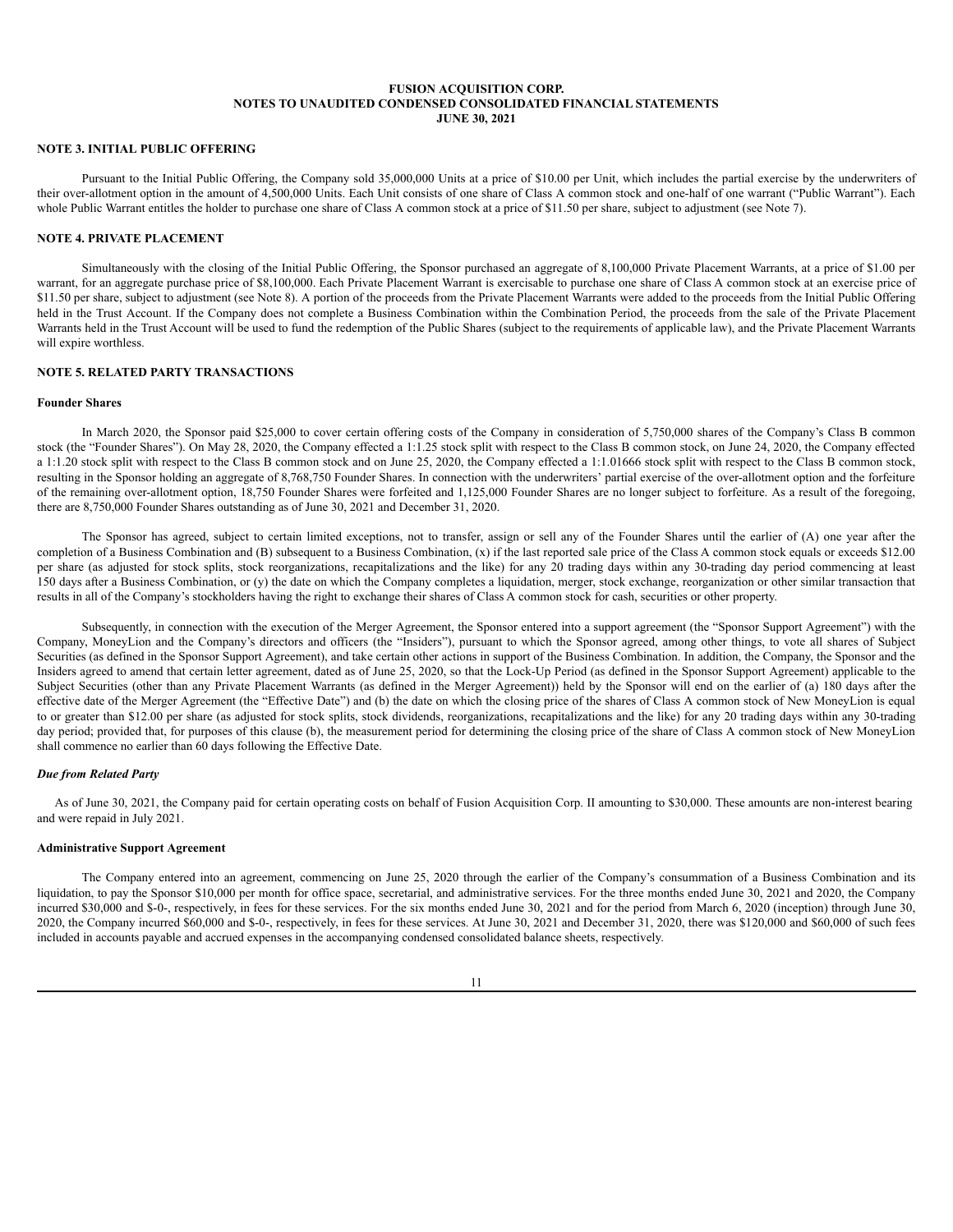### **Management Fee**

On July 7, 2020, the Company's board of directors approved payments of \$15,000 per month to the Company's Chief Financial Officer for services rendered to the Company commencing on June 25, 2020 and continuing through the earlier of consummation of a Business Combination or the Company's liquidation. For the three months ended June 30, 2021 and 2020, the Company incurred and paid \$45,000 and \$0 in fees for these services, respectively. For the six months ended June 30, 2021 and for the period from March 6, 2020 (inception) through June 30, 2020, the Company incurred and paid \$90,000 and \$0 in fees for these services, respectively.

#### **Related Party Loans**

In addition, in order to finance transaction costs in connection with a Business Combination, the Sponsor, an affiliate of the Sponsor, or certain of the Company's officers and directors or their affiliates may, but are not obligated to, loan the Company funds as may be required ("Working Capital Loans"). If the Company completes a Business Combination, the Company would repay the Working Capital Loans out of the proceeds of the Trust Account released to the Company. Otherwise, the Working Capital Loans would be repaid only out of funds held outside the Trust Account. In the event that a Business Combination does not close, the Company may use a portion of proceeds held outside the Trust Account to repay the Working Capital Loans but no proceeds held in the Trust Account would be used to repay the Working Capital Loans. The Working Capital Loans would either be repaid upon consummation of a Business Combination, without interest, or, at the lender's discretion, up to \$1,500,000 of such Working Capital Loans may be convertible into warrants of the post Business Combination entity. The warrants would be identical to the Private Placement Warrants. Except for the foregoing, the terms of such Working Capital Loans, if any, have not been determined and no written agreements exist with respect to such loans. As of June 30, 2021 and December 31, 2020, no Working Capital Loans were outstanding.

#### **NOTE 6. COMMITMENTS**

# **Risks and Uncertainties**

Management continues to evaluate the impact of the COVID-19 pandemic and has concluded that while it is reasonably possible that the virus could have a negative effect on the Company's financial position, results of its operations and/or search for a target company, the specific impact is not readily determinable as of the date of these condensed consolidated financial statements. The condensed consolidated financial statements do not include any adjustments that might result from the outcome of this uncertainty.

#### **Registration Rights**

Pursuant to a registration rights agreement entered into on June 25, 2020, the holders of the Founder Shares, Private Placement Warrants, and warrants that may be issued upon conversion of Working Capital Loans (and any shares of Class A common stock issuable upon the exercise of the Private Placement Warrants or warrants issued upon conversion of the Working Capital Loans and upon conversion of the Founder Shares) will be entitled to registration rights requiring the Company to register such securities for resale (in the case of the Founder Shares, only after conversion to shares of Class A common stock). The holders of these securities will be entitled to make up to three demands, excluding short form registration demands, that the Company register such securities. In addition, the holders will have certain "piggy-back" registration rights with respect to registration statements filed subsequent to the completion of a Business Combination. The Company will bear the expenses incurred in connection with the filing of any such registration statements.

# **Underwriting Agreement**

The Company granted the underwriters a 45-day option from the date of the Initial Public Offering to purchase up to 4,575,000 additional Units to cover overallotments, if any, at the Initial Public Offering price less the underwriting discounts and commissions. In connection with the closing of the Initial Public Offering on June 30, 2020, the underwriters partially exercised their over-allotment option to purchase an additional 4,500,000 Units at \$10.00 per Unit and forfeited the option to exercise the remaining 75,000 Units.

The underwriters were paid a cash underwriting discount of \$0.20 per Unit, or \$6,100,000 in the aggregate. In addition, the underwriters are entitled to a deferred fee of (i) 3.5% of the gross proceeds of the initial 30,500,000 Units sold in the Initial Public Offering, or \$10,675,000, and (ii) 5.5% of the gross proceeds from the Units sold pursuant to the over-allotment option, or \$2,475,000. Up to 10% of the deferred commission relating to the base offering may be paid at the sole discretion of the Company to third parties not participating in the Initial Public Offering (but who are members of FINRA) that assist the Company in consummating the Business Combination. The deferred fee will be forfeited by the underwriters solely in the event that the Company fails to complete a Business Combination, subject to the terms of the underwriting agreement.

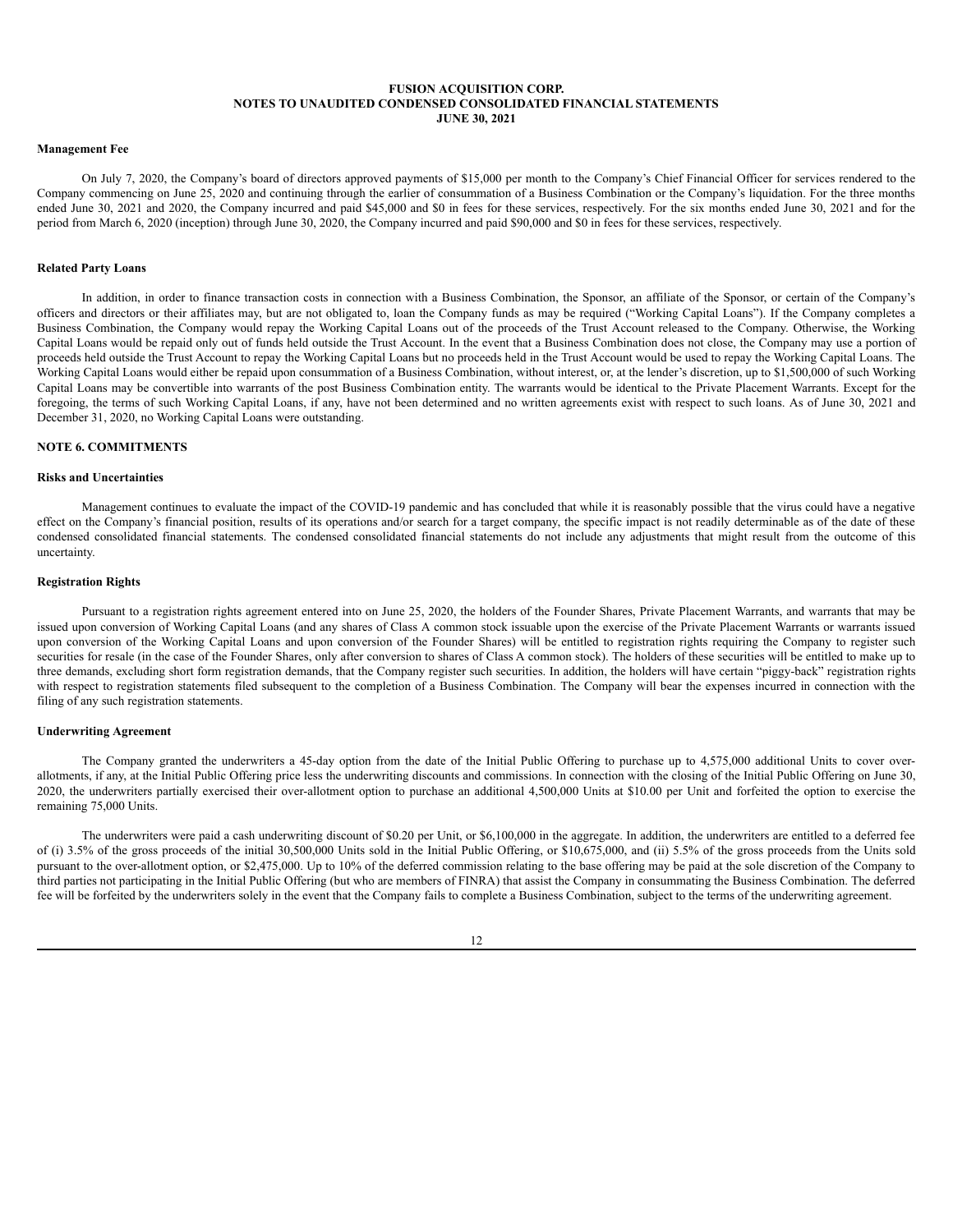### **Business Combination Agreement**

On February 11, 2021, the Company entered into an agreement and plan of merger (the "Merger Agreement"), by and among the Company, Merger Sub and MoneyLion, which provides for Merger Sub to merge with and into MoneyLion with MoneyLion surviving the merger as a wholly owned subsidiary of the Company (the "Business Combination"). In addition, in connection with the consummation of the Business Combination, the Company will be renamed as determined by MoneyLion and is referred to herein as "New MoneyLion" as of the time following such change of name.

Under the Merger Agreement, the Company has agreed to acquire all of the outstanding shares of common stock of MoneyLion for \$2,200,000,000 in aggregate consideration. MoneyLion stockholders will receive shares of Class A common stock of New MoneyLion (valued at \$10.00 per share), and, if elected by MoneyLion, cash consideration up to the lower of (A) the amount (which may be zero) by which the Parent Closing Cash (as defined in the Merger Agreement) exceeds \$260,000,000 and (B) \$100,000,000, together with a contingent right to receive a pro rata portion of up to 17,500,000 shares of Class A common stock of New MoneyLion (the "Earn Out Shares").

The Merger Agreement contains customary representations, warranties and covenants by the parties thereto and the closing is subject to certain conditions as further described in the Merger Agreement.

#### **NOTE 7. STOCKHOLDERS' EQUITY**

**Preferred Stock** — The Company is authorized to issue 1,000,000 shares of preferred stock with a par value of \$0.0001 per share with such designation, rights and preferences as may be determined from time to time by the Company's board of directors. At June 30, 2021 and December 31, 2020, there were no shares of preferred stock issued or outstanding.

**Class A Common Stock —** The Company is authorized to issue 380,000,000 shares of Class A common stock with a par value of \$0.0001 per share. Holders of Class A common stock are entitled to one vote for each share. At June 30, 2021 and December 31, 2020, there were 5,429,580 and 8,324,377 shares of Class A common stock issued or outstanding, excluding 29,570,420 and 26,675,623 shares of common stock subject to possible redemption, respectively.

**Class B Common Stock —** The Company is authorized to issue 20,000,000 shares of Class B common stock with a par value of \$0.0001 per share. At June 30, 2021 and December 31, 2020, there were 8,750,000 shares of Class B common stock issued and outstanding.

Holders of Class A common stock and Class B common stock will vote together as a single class on all matters submitted to a vote of stockholders except as required by law.

The shares of Class B common stock will automatically convert into shares of Class A common stock at the time of a Business Combination on a one-for-one basis, subject to adjustment. In the case that additional shares of Class A common stock or equity-linked securities are issued or deemed issued in connection with a Business Combination, the number of shares of Class A common stock issuable upon conversion of all Founder Shares will equal, in the aggregate, on an as-converted basis, 20% of the total number of shares of Class A common stock outstanding after such conversion (after giving effect to any redemptions of shares of Class A common stock by public stockholders), including the total number of shares of Class A common stock issued, or deemed issued or issuable upon conversion or exercise of any equity-linked securities or rights issued or deemed issued, by the Company in connection with or in relation to the consummation of a Business Combination, excluding any shares of Class A common stock or equity-linked securities or rights exercisable for or convertible into shares of Class A common stock issued, or to be issued, to any seller in a Business Combination and any private placement warrants issued to the Sponsor, officers or directors upon conversion of Working Capital Loans, provided that such conversion of Founder Shares will never occur on a less than one-for-one basis.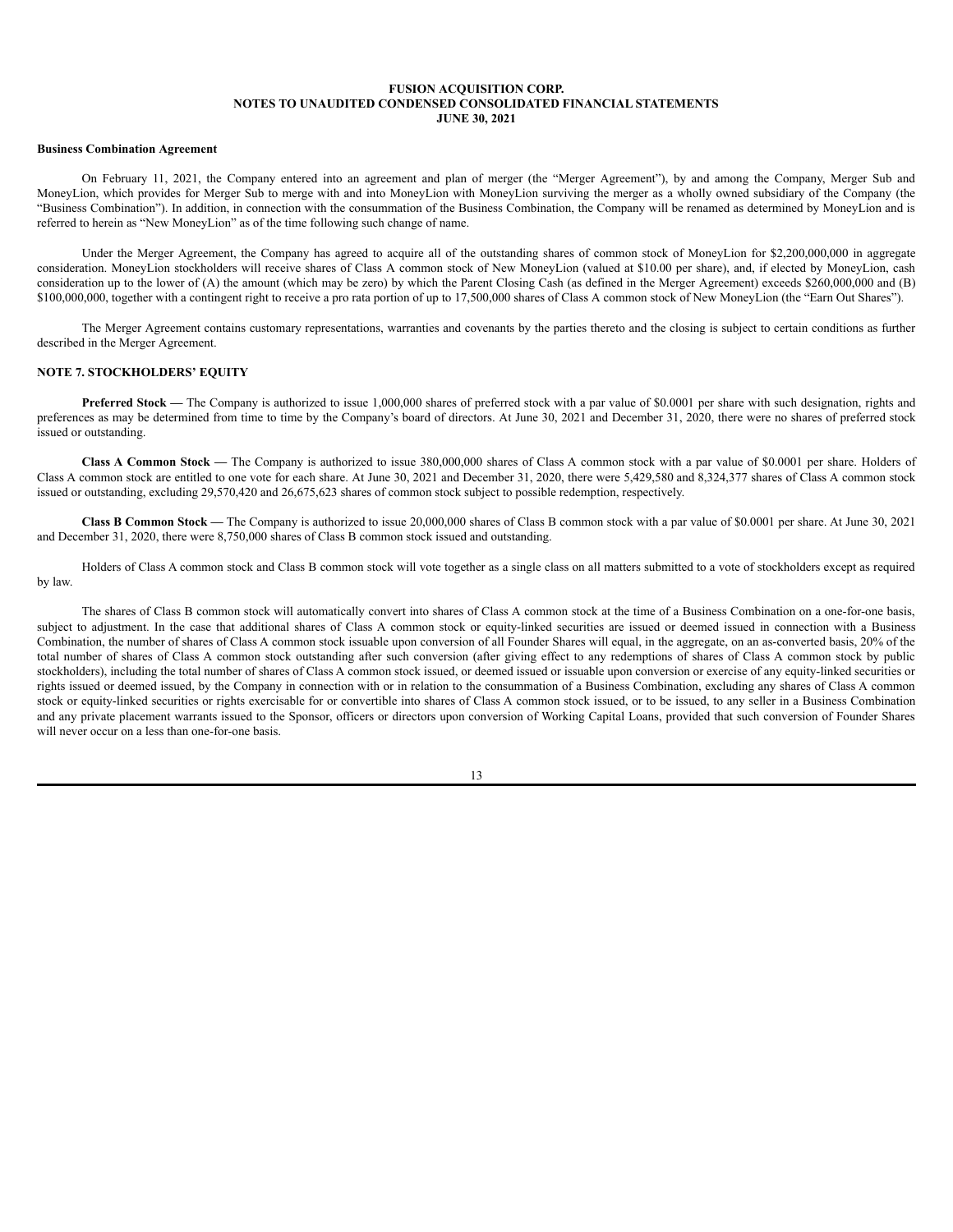# **NOTE 8. WARRANT LIABILITIES**

There are 17,500,000 Public Warrants and 8,100,000 Private Placement Warrants outstanding. Public Warrants may only be exercised for a whole number of shares. No fractional warrants will be issued upon separation of the Units and only whole warrants will trade. The Public Warrants will become exercisable on the later of (a) 12 months from the closing of the Initial Public Offering and (b) 30 days after the completion of a Business Combination.

The Company will not be obligated to deliver any shares of Class A common stock pursuant to the exercise of a warrant and will have no obligation to settle such warrant exercise unless a registration statement under the Securities Act with respect to the Class A common stock underlying the warrants is then effective and a prospectus relating thereto is current, subject to the Company satisfying its obligations with respect to registration. No warrant will be exercisable and the Company will not be obligated to issue any shares of Class A common stock upon exercise of a warrant unless the share of Class A common stock issuable upon such warrant exercise has been registered, qualified or deemed to be exempt under the securities laws of the state of residence of the registered holder of the warrants.

The Company has agreed that as soon as practicable, but in no event later than 15 business days after the closing of a Business Combination, it will use its best efforts to file with the SEC a registration statement registering the registration, under the Securities Act, of the Class A common stock issuable upon exercise of the warrants. The Company will use its best efforts to cause the same to become effective and to maintain the effectiveness of such registration statement, and a current prospectus relating thereto, until the expiration of the warrants in accordance with the provisions of the warrant agreement. If a registration statement covering the shares of Class A common stock issuable upon exercise of the warrants is not effective by the sixtieth (60th) business day after the closing of a Business Combination, warrant holders may, until such time as there is an effective registration statement and during any period when the Company will have failed to maintain an effective registration statement, exercise warrants on a "cashless basis" in accordance with Section  $3(a)(9)$  of the Securities Act or another exemption. Notwithstanding the above, if the Class A common stock is at the time of any exercise of a warrant not listed on a national securities exchange such that it satisfies the definition of a "covered security" under Section 18(b)(1) of the Securities Act, the Company may, at its option, require holders of public warrants who exercise their warrants to do so on a "cashless basis" in accordance with Section  $3(a)(9)$  of the Securities Act and, in the event the Company so elects, the Company will not be required to file or maintain in effect a registration statement, but will use its best efforts to qualify the shares under applicable blue sky laws to the extent an exemption is not available.

*Redemption of warrants for cash*. Once the warrants become exercisable, the Company may call the warrants for redemption:

- in whole and not in part;
- at a price of \$0.01 per warrant;
- upon not less than 30 days' prior written notice of redemption to each warrant holder; and
- if, and only if, the closing price of the Class A common stock equals or exceeds \$18.00 per share (as adjusted for stock splits, stock capitalizations, reorganizations, recapitalizations and the like and for certain issuances of Class A common stock and equity-linked securities for capital raising purposes in connection with the closing of our initial business combination as described elsewhere in this prospectus) for any 20 trading days within a 30-trading day period ending three business days before we send to the notice of redemption to the warrant holders.

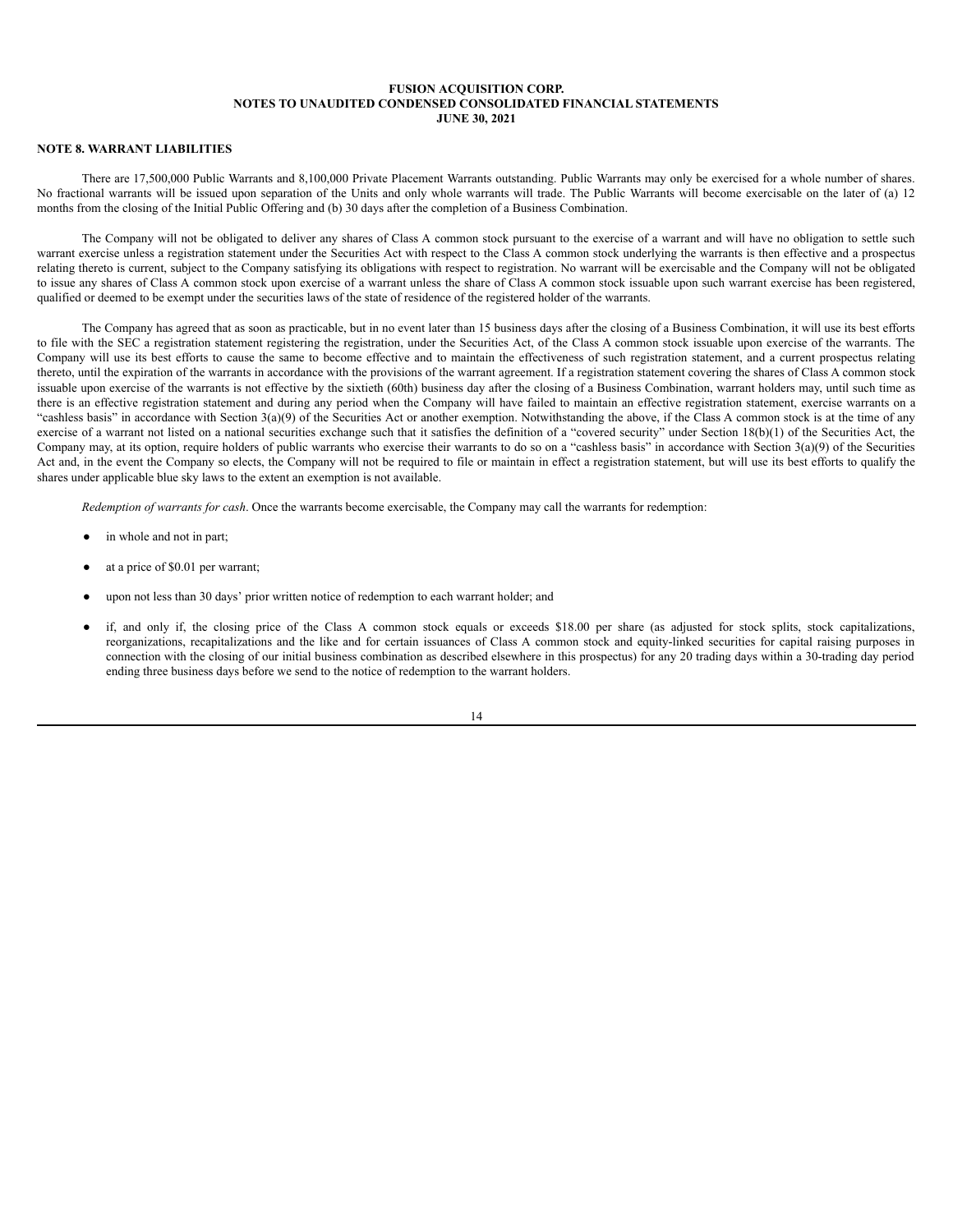If and when the warrants become redeemable by the Company, it may exercise its redemption right even if the Company is unable to register or qualify the underlying securities for sale under all applicable state securities laws.

If the Company calls the Public Warrants for redemption for cash, management will have the option to require all holders that wish to exercise the Public Warrants to do so on a "cashless basis," as described in the warrant agreement. The exercise price and number of shares of Class A common stock issuable upon exercise of the warrants may be adjusted in certain circumstances including in the event of a stock dividend, or recapitalization, reorganization, merger or consolidation. However, except as described below, the warrants will not be adjusted for issuance of Class A common stock at a price below its exercise price. Additionally, in no event will the Company be required to net cash settle the warrants. If the Company is unable to complete a Business Combination within the Combination Period and the Company liquidates the funds held in the Trust Account, holders of warrants will not receive any of such funds with respect to their warrants, nor will they receive any distribution from the Company's assets held outside of the Trust Account with the respect to such warrants. Accordingly, the warrants may expire worthless.

In addition, if  $(x)$  the Company issues additional shares of Class A common stock or equity-linked securities for capital raising purposes in connection with the closing of a Business Combination at an issue price or effective issue price of less than \$9.20 per share of Class A common stock (with such issue price or effective issue price to be determined in good faith by the Company's board of directors and, in the case of any such issuance to the Sponsor or its affiliates, without taking into account any Founder Shares held by the Sponsor or such affiliates, as applicable, prior to such issuance), (the "Newly Issued Price") (y) the aggregate gross proceeds from such issuances represent more than 60% of the total equity proceeds, and interest thereon, available for the funding of a Business Combination on the date of the consummation of a Business Combination (net of redemptions), and (z) the volume weighted average trading price of the Class A common stock during the 20 trading day period starting on the trading day after the day on which the Company consummates a Business Combination (such price, the "Market Value") is below \$9.20 per share, the exercise price of the warrants will be adjusted (to the nearest cent) to be equal to 115% of the higher of the Market Value and the Newly Issued Price, and the \$18.00 per share redemption trigger price will be adjusted (to the nearest cent) to be equal to 180% of the higher of the Market Value and the Newly Issued Price.

The Private Placement Warrants are identical to the Public Warrants underlying the Units sold in the Initial Public Offering, except that the Private Placement Warrants and the shares of Class A common stock issuable upon the exercise of the Private Placement Warrants will not be transferable, assignable or saleable until 30 days after the completion of a Business Combination, subject to certain limited exceptions, and will be entitled to certain registration rights (see Note 6). Additionally, the Private Placement Warrants will be exercisable for cash or on a cashless basis, at the holder's option, and be non-redeemable so long as they are held by the initial purchasers or their permitted transferees. If the Private Placement Warrants are held by someone other than the initial purchasers or their permitted transferees, the Private Placement Warrants will be redeemable by the Company in all redemption scenarios and exercisable by such holders on the same basis as the Public Warrants.

## **NOTE 9. FAIR VALUE MEASUREMENTS**

The fair value of the Company's financial assets and liabilities reflects management's estimate of amounts that the Company would have received in connection with the sale of the assets or paid in connection with the transfer of the liabilities in an orderly transaction between market participants at the measurement date. In connection with measuring the fair value of its assets and liabilities, the Company seeks to maximize the use of observable inputs (market data obtained from independent sources) and to minimize the use of unobservable inputs (internal assumptions about how market participants would price assets and liabilities). The following fair value hierarchy is used to classify assets and liabilities based on the observable inputs and unobservable inputs used in order to value the assets and liabilities:

- Level 1: Quoted prices in active markets for identical assets or liabilities. An active market for an asset or liability is a market in which transactions for the asset or liability occur with sufficient frequency and volume to provide pricing information on an ongoing basis.
- Level 2: Observable inputs other than Level 1 inputs. Examples of Level 2 inputs include quoted prices in active markets for similar assets or liabilities and quoted prices for identical assets or liabilities in markets that are not active.
- Level 3: Unobservable inputs based on an assessment of the assumptions that market participants would use in pricing the asset or liability.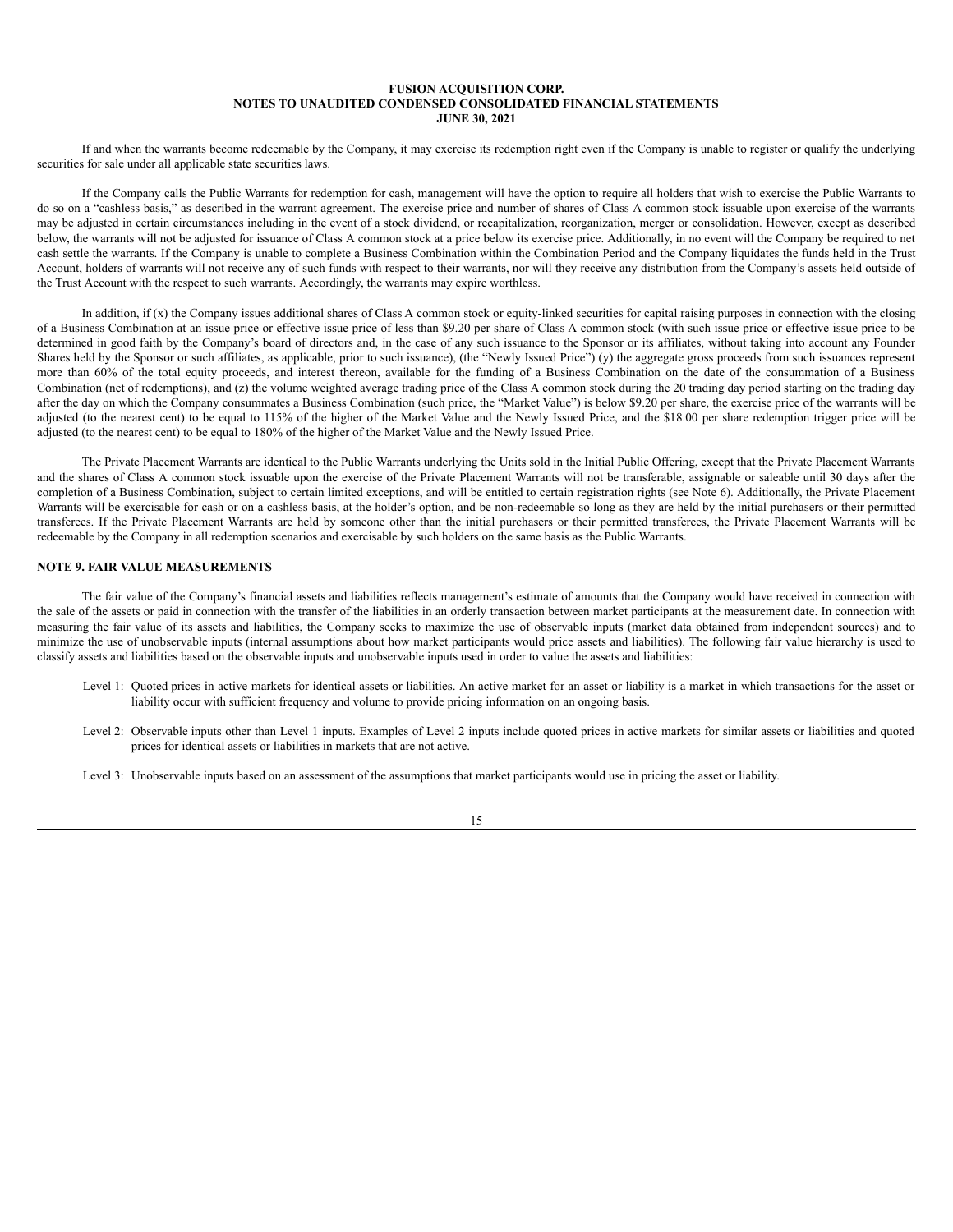The Company classifies its U.S. Treasury and equivalent securities as held-to-maturity in accordance with ASC Topic 320 "Investments - Debt and Equity Securities." Held-to-maturity securities are those securities which the Company has the ability and intent to hold until maturity. Held-to-maturity treasury securities are recorded at amortized cost on the accompanying condensed consolidated balance sheets and adjusted for the amortization or accretion of premiums or discounts.

At June 30, 2021, assets held in the Trust Account were comprised of \$350,119,600 in Money Market Funds primarily invested in U.S. securities. At December 31, 2020, assets held in the Trust Account were comprised of \$642 in cash and \$350,218,694 in U.S. Treasury securities. Through June 30, 2021, the Company withdrew \$172,392 of interest earned on the Trust Account to pay for its franchise and income tax obligations, of which \$172,392 was withdrawn during the three months ended June 30, 2021.

The following table presents information about the gross holding gains (losses) and fair value of held-to-maturity securities at June 30, 2021 and December 31, 2020:

|                   |                                                |             | Gross              |                   |
|-------------------|------------------------------------------------|-------------|--------------------|-------------------|
|                   |                                                | Amortized   | Holding            |                   |
|                   | <b>Held-To-Maturity</b>                        | $\cos t$    | <b>Gain (Loss)</b> | <b>Fair Value</b> |
| December 31, 2020 | U.S. Treasury Securities (Mature on 2/25/2021) | 350.218.694 | (4,298)            | 350, 214, 396     |

The following table presents information about the Company's assets and liabilities that are measured at fair value on a recurring basis at June 30, 2021 and December 31, 2020 and indicates the fair value hierarchy of the valuation inputs the Company utilized to determine such fair value.

|                                                |       |    | <b>June 30,</b> |    | December 31, |
|------------------------------------------------|-------|----|-----------------|----|--------------|
| <b>Description</b>                             | Level |    | 2021            |    | 2020         |
| Assets:                                        |       |    |                 |    |              |
| Investments held in Trust Account              |       | S. | 350.119.600     | S. | 350,218,694  |
|                                                |       |    |                 |    |              |
| <b>Liabilities:</b>                            |       |    |                 |    |              |
| Warrant Liability – Public Warrants            |       |    | 24,498,250      |    | 44,800,000   |
| Warrant Liability – Private Placement Warrants |       |    | 11,625,930      |    | 21,326,490   |
|                                                |       |    |                 |    |              |

As of June 30, 2021 and December 31, 2020, respectively, the recorded values of cash, accounts payable and accrued expenses and franchise tax payable approximate their fair values due to the short-term nature of these instruments.

The warrants were accounted for as liabilities in accordance with ASC 815-40 and are presented within warrant liabilities in the condensed consolidated balance sheets. The warrant liabilities are measured at fair value at inception and on a recurring basis, with changes in fair value presented within change in fair value of warrant liabilities in the condensed consolidated statement of operations.

The Public Warrants are measured at fair value on a recurring basis. The Public Warrants were valued using the instrument's publicly listed trading price, which is considered to be a Level 1 measurement due to the use of an observable market quote in an active market. The Private Placement Warrants were valued using a Black-Scholes Option Pricing Model, which is considered to be a Level 3 fair value measurement. The primary unobservable inputs utilized in determining fair value of the Private Placement Warrants is the expected volatility of the Company's common stock.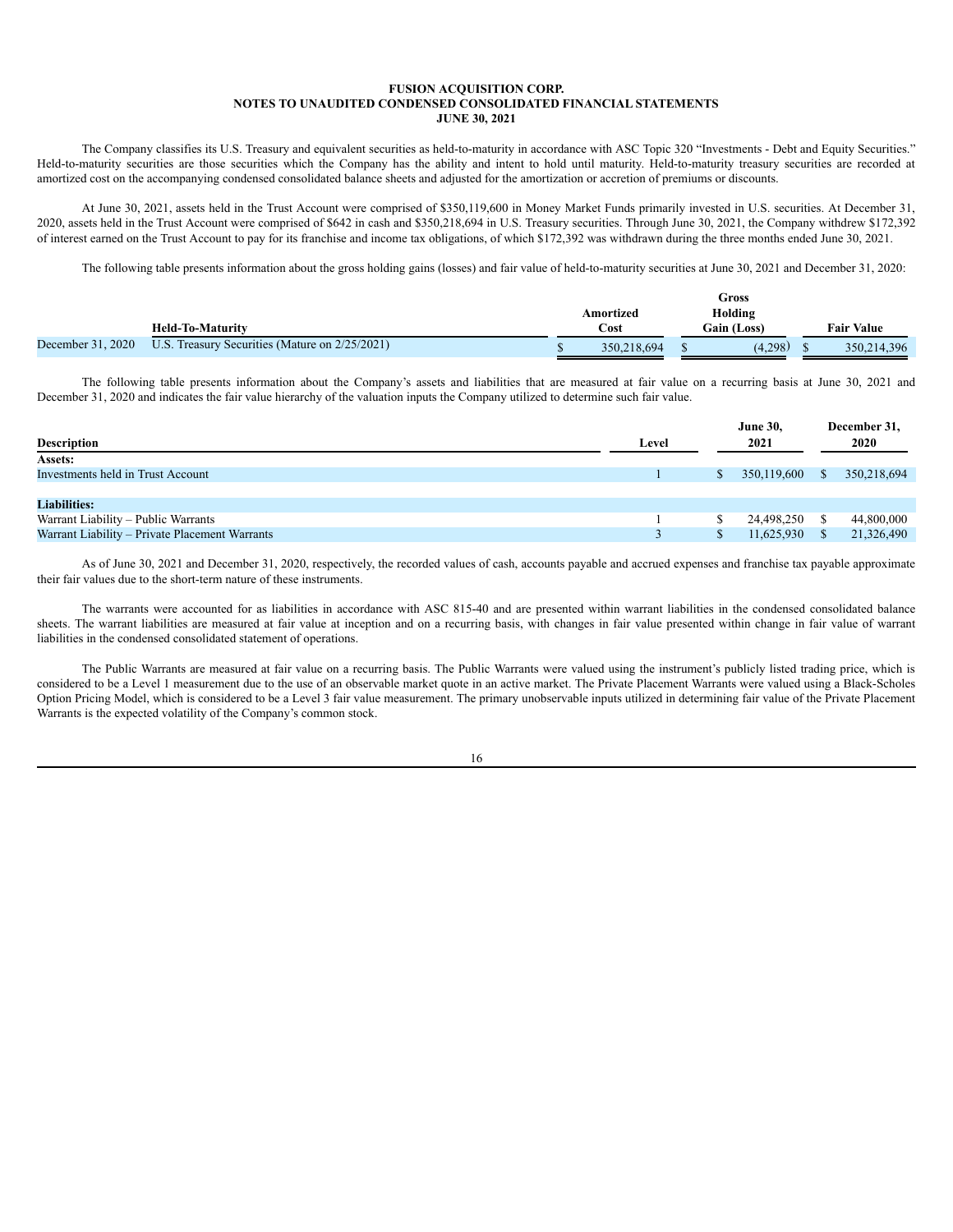The following table presents the quantitative information regarding Level 3 fair value measurements:

|                | <b>June 30,</b><br>2021 |              | December 31,<br>2020 |
|----------------|-------------------------|--------------|----------------------|
| Unit price     | 9.95                    |              | 11.30                |
| Strike Price   | 11.50                   | <sup>S</sup> | 11.50                |
| Term (Years)   | 5.00                    |              | 5.50                 |
| Volatility     | 20.5%                   |              | 25.0%                |
| Risk-free rate | 0.88%                   |              | 0.43%                |
| Dividend yield | $0.0\%$                 |              | $0.0\%$              |

The following table presents the changes in the fair value of the Level 3 warrant liabilities:

|                                                       | Private     |  |
|-------------------------------------------------------|-------------|--|
|                                                       | Placement   |  |
| Fair value as of January 1, 2021                      | 21,326,490  |  |
| Change in valuation inputs or other assumptions $(1)$ | (9,700,560) |  |
| Fair value as of June 30, 2021                        | 11.625.930  |  |

(1) Changes in valuation are recognized as a change in fair value of warrant liabilities in the condensed consolidated statement of operations.

# **NOTE 10. SUBSEQUENT EVENTS**

The Company evaluated subsequent events and transactions that occurred after the condensed consolidated balance sheet date up to the date that the condensed consolidated financial statements were issued. Based upon this review, the Company did not identify any subsequent events that would have required adjustment or disclosure in the condensed consolidated financial statements.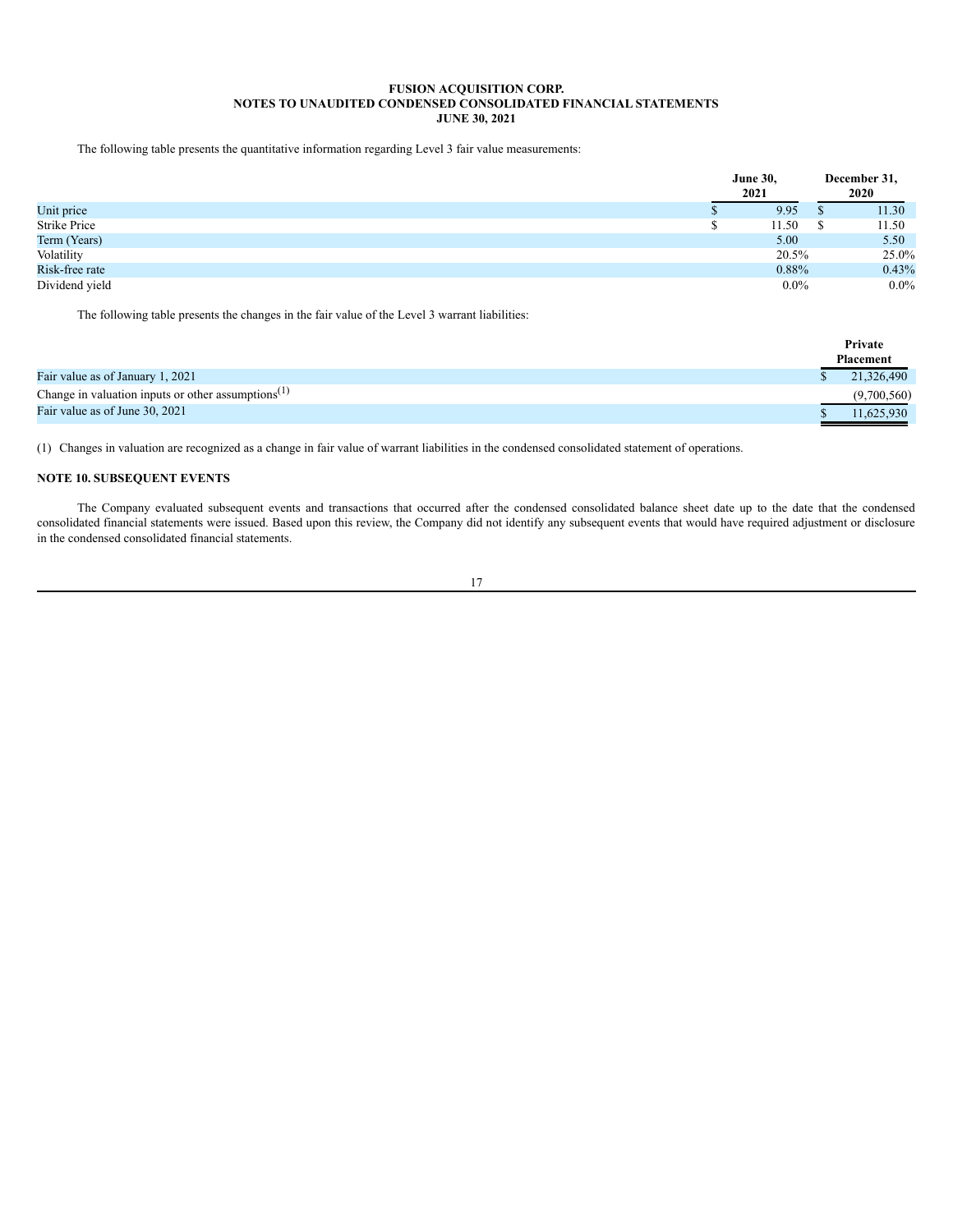# <span id="page-19-0"></span>**ITEM 2. MANAGEMENT'S DISCUSSION AND ANALYSIS OF FINANCIAL CONDITION AND RESULTS OF OPERATIONS**

References in this report (the "Quarterly Report") to "we," "us" or the "Company" refer to Fusion Acquisition Corp. References to our "management" or our "management team" refer to our officers and directors. The following discussion and analysis of the Company's financial condition and results of operations should be read in conjunction with the financial statements and the notes thereto contained elsewhere in this Quarterly Report. Certain information contained in the discussion and analysis set forth below includes forward-looking statements that involve risks and uncertainties.

## **Special Note Regarding Forward-Looking Statements**

This Quarterly Report includes "forward-looking statements" within the meaning of Section 27A of the Securities Act of 1933, as amended (the "Securities Act") and Section 21E of the Exchange Act that are not historical facts, and involve risks and uncertainties that could cause actual results to differ materially from those expected and projected. All statements, other than statements of historical fact included in this Form 10-Q including, without limitation, statements in this "Management's Discussion and Analysis of Financial Condition and Results of Operations" regarding the Company's financial position, business strategy and the plans and objectives of management for future operations, are forward-looking statements. Words such as "expect," "believe," "anticipate," "intend," "estimate," "seek" and variations and similar words and expressions are intended to identify such forward-looking statements. Such forward-looking statements relate to future events or future performance, but reflect management's current beliefs, based on information currently available. A number of factors could cause actual events, performance or results to differ materially from the events, performance and results discussed in the forward-looking statements. For information identifying important factors that could cause actual results to differ materially from those anticipated in the forward-looking statements, please refer to the Risk Factors section of the Company's Annual Report on Form 10-K/A filed with the U.S. Securities and Exchange Commission (the "SEC"). The Company's securities filings can be accessed on the EDGAR section of the SEC's website at www.sec.gov. Except as expressly required by applicable securities law, the Company disclaims any intention or obligation to update or revise any forward-looking statements whether as a result of new information, future events or otherwise.

### **Overview**

We are a blank check company formed under the laws of the State of Delaware on March 6, 2020 for the purpose of effecting a merger, capital stock exchange, asset acquisition, stock purchase, reorganization or other similar Business Combination with one or more businesses. We intend to effectuate our Business Combination using cash from the proceeds of the Initial Public Offering and the sale of the Private Placement Warrants, our capital stock, debt or a combination of cash, stock and debt.

## **Recent Developments**

On February 11, 2021, the Company entered into a Merger Agreement, by and among the Company, Merger Sub and MoneyLion, which provides for Merger Sub to merge with and into MoneyLion with MoneyLion surviving the merger as a wholly owned subsidiary of the Company (the "Business Combination"). In addition, in connection with the consummation of the Business Combination, the Company will be renamed as determined by MoneyLion and is referred to herein as "New MoneyLion" as of the time following such change of name.

Under the Merger Agreement, we have agreed to acquire all of the outstanding shares of common stock of MoneyLion for \$2,200,000,000 in aggregate consideration. MoneyLion stockholders will receive shares of Class A common stock of New MoneyLion (valued at \$10.00 per share), and, if elected by MoneyLion, cash consideration up to the lower of (A) the amount (which may be zero) by which the Parent Closing Cash (as defined in the Merger Agreement) exceeds \$260,000,000 and (B) \$100,000,000, together with a contingent right to receive a pro rata portion of up to 17,500,000 shares of Class A common stock of New MoneyLion (the "Earn Out Shares").

The Merger Agreement contains customary representations, warranties and covenants by the parties thereto and the closing is subject to certain conditions as further described in the Merger Agreement.

### **Results of Operations**

We have neither engaged in any operations (other than searching for a Business Combination after our Initial Public Offering) nor generated any revenues to date. Our only activities from March 6, 2020 (inception) through June 30, 2020 were organizational activities, those necessary to prepare for the Initial Public Offering identifying a target for our Business Combination, and activities in connection with the proposed acquisition of MoneyLion. We do not expect to generate any operating revenues until after the completion of our Business Combination. We generate non-operating income in the form of interest income on marketable securities held after the Initial Public Offering. We incur expenses as a result of being a public company (for legal, financial reporting, accounting and auditing compliance), as well as for due diligence expenses.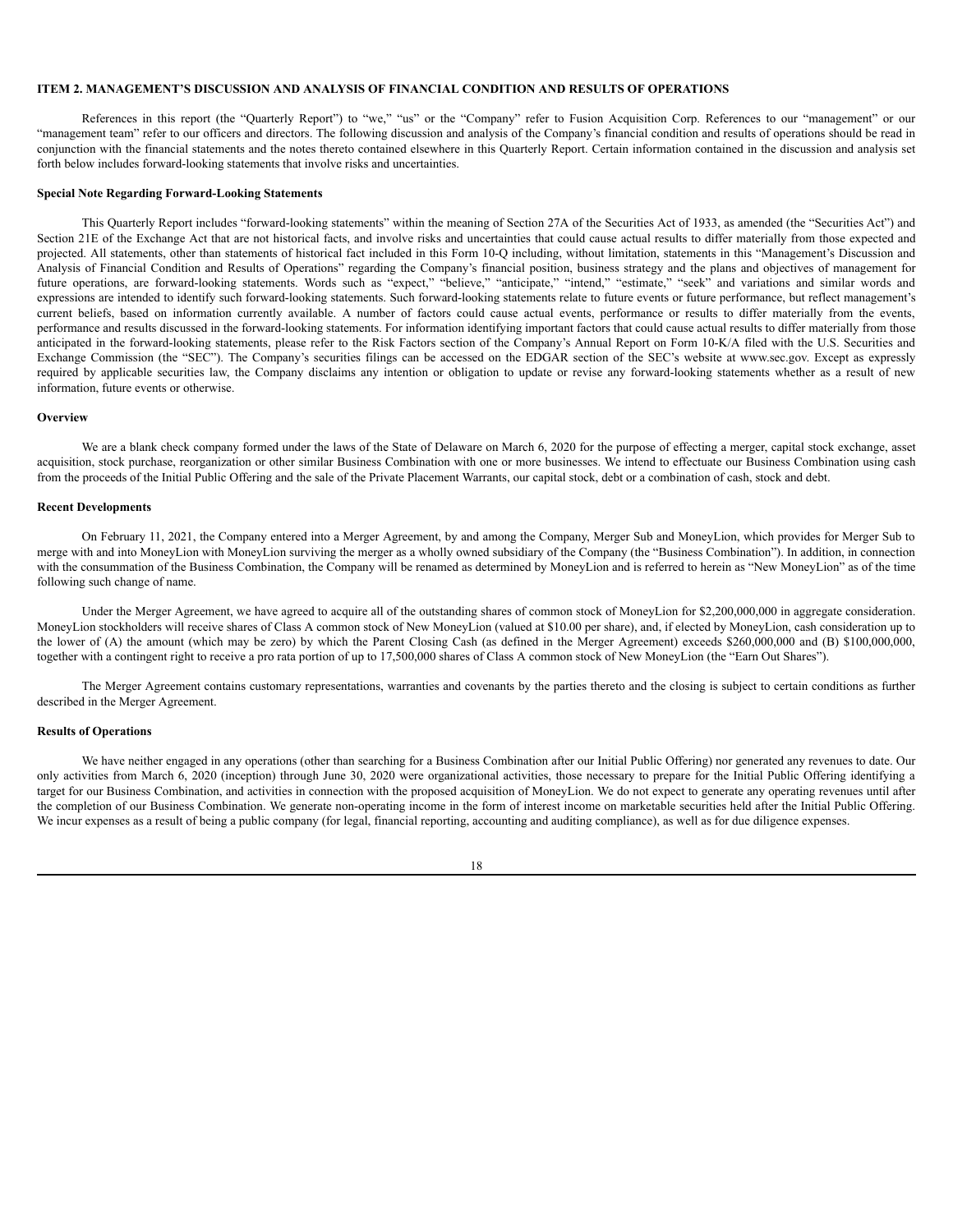For the three months ended June 30, 2021, we had net income of \$6,901,837, which consists of formation and operating costs of \$680,231 and a change in the fair value of derivative warrant liabilities of \$6,235,562, offset by interest income on marketable securities held in the Trust Account of \$11,723 and a benefit from income taxes of \$2,233.

For the three months ended June 30, 2020, we had a net loss of \$1,619,103 which consists of formation and operating costs of \$552,414 and a change in the fair value of derivative warrant liabilities of \$1,066,689.

For the six months ended June 30, 2021, we had net income of \$28,947,974, which consists of a change in the fair value of derivative warrant liabilities of \$30,002,310 and interest income on marketable securities held in the Trust Account of \$72,356, offset by formation and operating costs of \$1,126,692.

For the period from March 6, 2020 (inception) through June 30, 2020, we had a net loss of \$1,620,103 which consists of formation and operating costs of \$553,414 and a change in the fair value of derivative warrant liabilities of \$1,066,689.

### **Liquidity and Capital Resources**

On June 30, 2020, we consummated the Initial Public Offering of 35,000,000 Units at a price of \$10.00 per Unit, which includes the partial exercise by the underwriters of their over-allotment option in the amount of 4,500,000, generating gross proceeds of \$350,000,000. Simultaneously with the closing of the Initial Public Offering, we consummated the sale of 8,100,000 Private Placement Warrants at a price of \$1.00 per Private Placement Warrant in a private placement to our stockholders, generating gross proceeds of \$8,100,000.

Following the Initial Public Offering, the partial exercise of the over-allotment option by the underwriters' and the sale of the Private Placement Warrants, a total of \$350,000,000 was placed in the Trust Account. We incurred \$19,834,039 in transaction costs, including \$6,100,000 of underwriting fees, \$13,150,000 of deferred underwriting fees and \$584,039 of other offering costs.

For the six months ended June 30, 2021, cash used in operating activities was \$1,078,894. Net income of \$28,947,974 was affected by interest earned on marketable securities held in the Trust Account of \$72,356 and changes in the fair value of the derivative warrant liabilities of \$30,002,310. Changes in operating assets and liabilities provided \$47,798 of cash.

For the period from March 6, 2020 (inception) through June 30, 2020, cash used in operating activities was \$30,178. Net loss of \$1,620,103 was affected by changes in the fair value of the derivative warrant liabilities of \$1,066,689 and expenses allocated to operations from offering costs related to derivative warrant liability of \$551,352. Changes in operating assets and liabilities which used \$28,116 of cash.

As of June 30, 2021, we had cash held in the Trust Account of \$350,119,600. We intend to use substantially all of the funds held in the Trust Account, including any amounts representing interest earned on the Trust Account to complete our Business Combination. To the extent that our capital stock or debt is used, in whole or in part, as consideration to complete our Business Combination, the remaining proceeds held in the Trust Account will be used as working capital to finance the operations of the target business or businesses, make other acquisitions and pursue our growth strategies.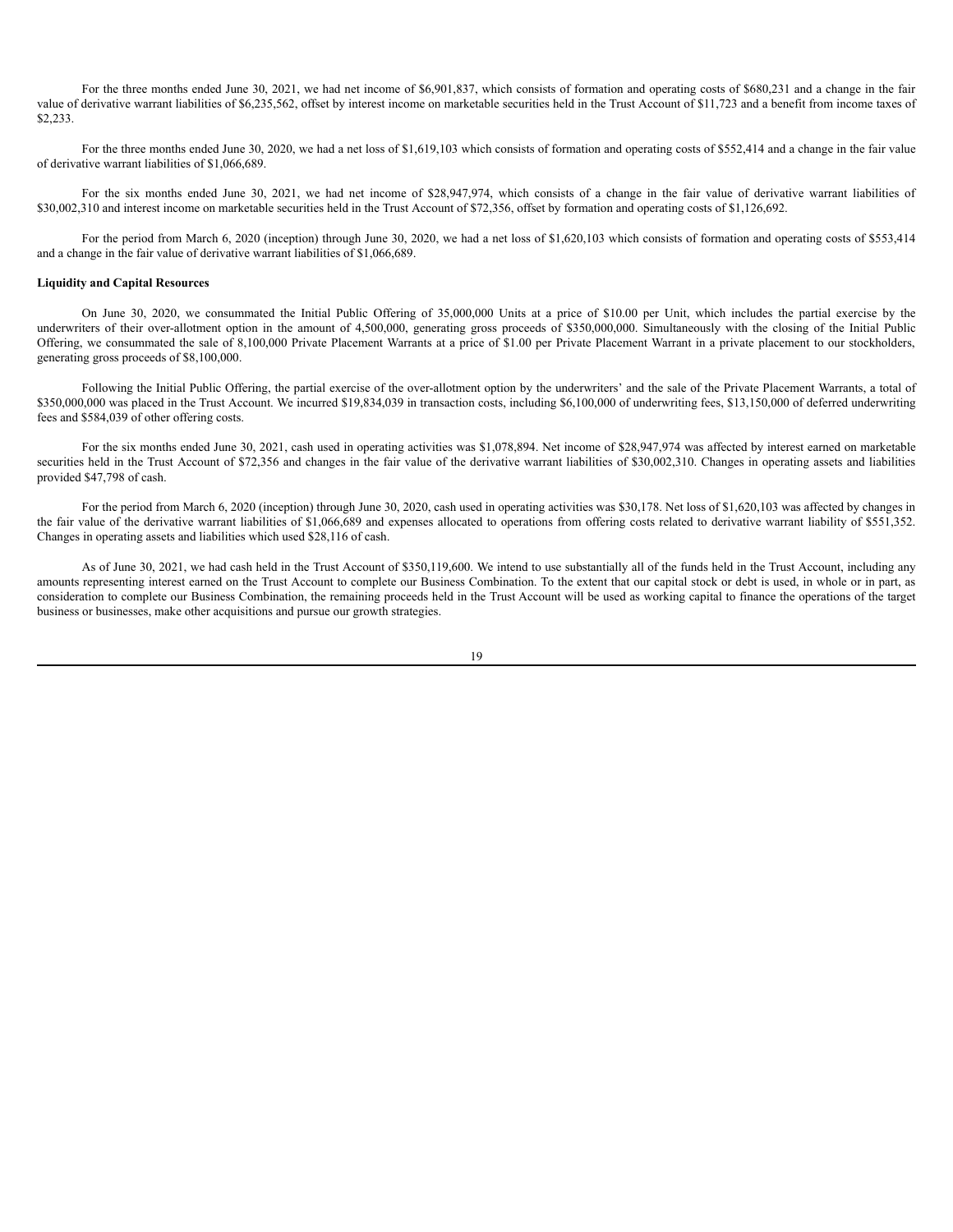As of June 30, 2021, we had \$13,735 of cash held outside of the Trust Account. We intend to use the funds held outside the Trust Account primarily to identify and evaluate target businesses, perform business due diligence on prospective target businesses, travel to and from the offices, plants or similar locations of prospective target businesses or their representatives or owners, review corporate documents and material agreements of prospective target businesses, and structure, negotiate and complete a Business Combination.

In order to fund working capital deficiencies or finance transaction costs in connection with a Business Combination, the Sponsor, or certain of the Company's officers and directors or their affiliates may, but are not obligated to, loan us funds as may be required. If we complete a Business Combination, we would repay the Working Capital Loans out of the proceeds of the Trust Account released to us. Otherwise, the Working Capital Loans would be repaid only out of funds held outside the Trust Account. In the event that a Business Combination does not close, we may use a portion of proceeds held outside the Trust Account to repay the Working Capital Loans but no proceeds held in the Trust Account would be used to repay the Working Capital Loans. The Working Capital Loans would either be repaid upon consummation of a Business Combination, without interest, or, at the lender's discretion, up to \$1,500,000 of such Working Capital Loans may be convertible into warrants of the post Business Combination entity. The warrants would be identical to the Private Placement Warrants. Except for the foregoing, the terms of such Working Capital Loans, if any, have not been determined and no written agreements exist with respect to such loans.

We do not believe we will need to raise additional funds in order to meet the expenditures required for operating our business. However, if our estimate of the costs of identifying a target business, undertaking in-depth due diligence and negotiating a Business Combination are less than the actual amount necessary to do so, we may have insufficient funds available to operate our business prior to our Business Combination. Moreover, we may need to obtain additional financing either to complete our Business Combination or because we become obligated to redeem a significant number of our public shares upon consummation of our Business Combination, in which case we may issue additional securities or incur debt in connection with such Business Combination. Subject to compliance with applicable securities laws, we would only complete such financing simultaneously with the completion of our Business Combination. If we are unable to complete our Business Combination because we do not have sufficient funds available to us, we will be forced to cease operations and liquidate the Trust Account. In addition, following our Business Combination, if cash on hand is insufficient, we may need to obtain additional financing in order to meet our obligations.

# **Going Concern**

We have until December 31, 2021 to consummate a Business Combination. It is uncertain that we will be able to consummate a Business Combination by this time. If a Business Combination is not consummated by this date, there will be a mandatory liquidation and subsequent dissolution. Management has determined that the mandatory liquidation, should a Business Combination not occur, and potential subsequent dissolution raises substantial doubt about our ability to continue as a going concern. No adjustments have been made to the carrying amounts of assets or liabilities should we be required to liquidate after December 31, 2021.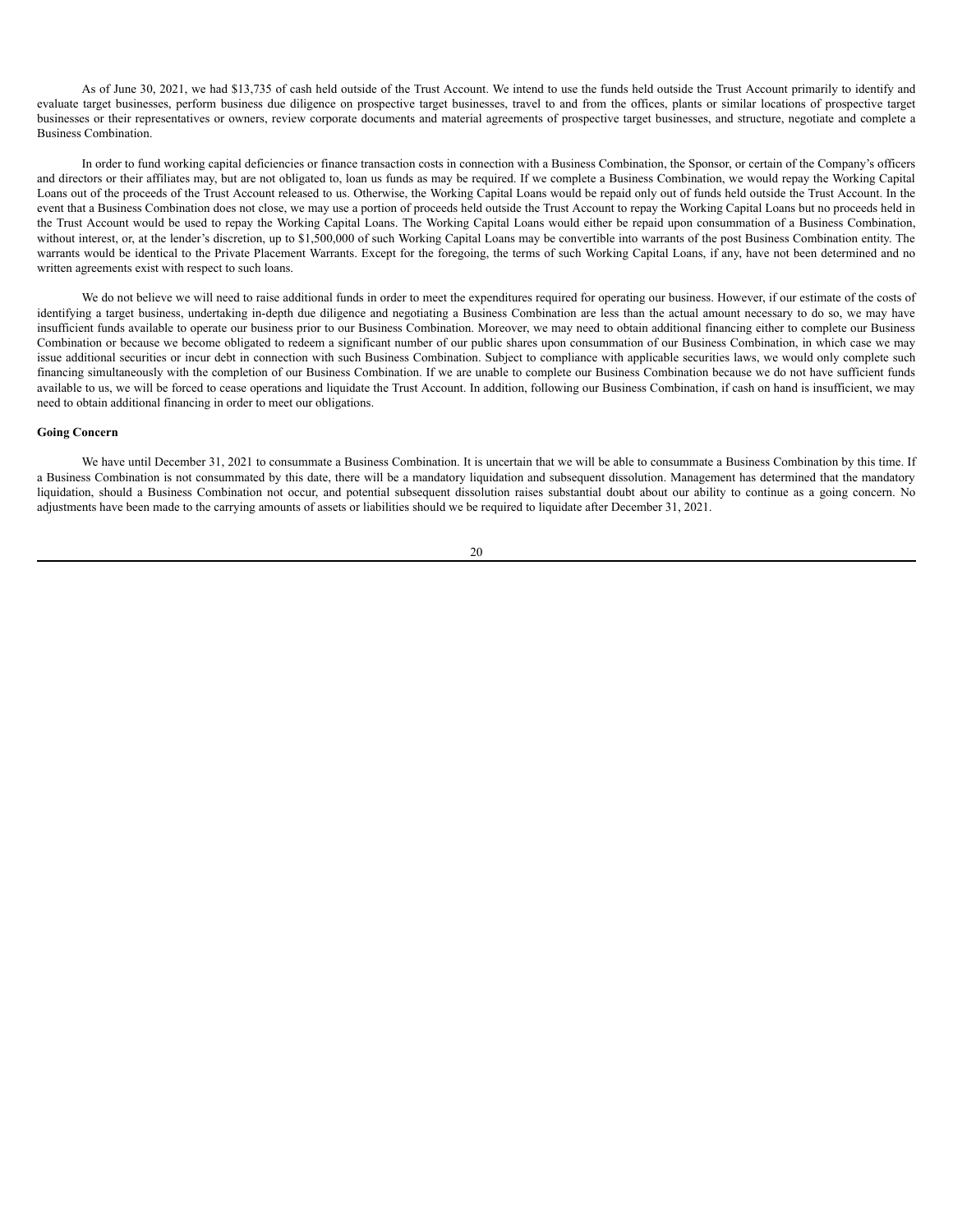#### **Off-Balance Sheet Arrangements**

We did not have any off-balance sheet arrangements as of June 30, 2021.

#### **Contractual Obligations**

We do not have any long-term debt, capital lease obligations, operating lease obligations or long-term liabilities, other than an agreement to pay the Sponsor a monthly fee of \$10,000 for office space, secretarial and administrative support to the Company. We began incurring these fees on June 25, 2020 and will continue to incur these fees monthly until the earlier of the completion of the Business Combination and the Company's liquidation.

The underwriters are entitled to a deferred fee of (i) 3.5% of the gross proceeds of the initial 30,500,000 Units sold in the Initial Public Offering, or \$10,675,000, and (ii) 5.5% of the gross proceeds from the Units sold pursuant to the over-allotment option, or \$2,475,000. Up to 10% of the deferred commission relating to the base offering may be paid at the sole discretion of the Company to third parties not participating in the Initial Public Offering (but who are members of FINRA) that assist us in consummating the Business Combination. The deferred fee will be forfeited by the underwriters solely in the event that we fail to complete a Business Combination, subject to the terms of the underwriting agreement.

Our board of directors approved payments of up to \$15,000 per month to our Chief Financial Officer for services rendered to the Company commencing on June 25, 2020 and continuing through the earlier of consummation of a Business Combination or our liquidation.

#### **Critical Accounting Policies**

The preparation of condensed financial statements and related disclosures in conformity with accounting principles generally accepted in the United States of America requires management to make estimates and assumptions that affect the reported amounts of assets and liabilities, disclosure of contingent assets and liabilities at the date of the financial statements, and income and expenses during the periods reported. Actual results could materially differ from those estimates. We have identified the following critical accounting policies:

# *Warrant Liabilities*

We do not use derivative instruments to hedge exposures to cash flow, market, or foreign currency risks. We evaluate all of our financial instruments, including issued stock purchase warrants, to determine if such instruments are derivatives or contain features that qualify as embedded derivatives, pursuant to ASC 480 and ASC 815. We account for our outstanding Public Warrants and Private Placement Warrants (collectively, the "Warrants") in accordance with the guidance contained in Accounting Standards Codification 815-40, "Derivatives and Hedging — Contracts on an Entity's Own Equity" ("ASC 815-40") and determined that the Warrants do not meet the criteria for equity treatment thereunder. As such, each Warrant must be recorded as a liability and is subject to re-measurement at each balance sheet date and any change in fair value is recognized in our statements of operations.

For issued or modified warrants that meet all of the criteria for equity classification, the warrants are required to be recorded as a component of additional paid-in capital at the time of issuance. For issued or modified warrants that do not meet all the criteria for equity classification, the warrants are required to be recorded at their initial fair value on the date of issuance, and each balance sheet date thereafter. Changes in the estimated fair value of the warrants are recognized as a non-cash gain or loss on the statements of operations. The fair value of the Private Placement Warrants was estimated using a Black-Scholes Option Pricing Model. The Public Warrants were valued using the instrument's publicly listed trading price.

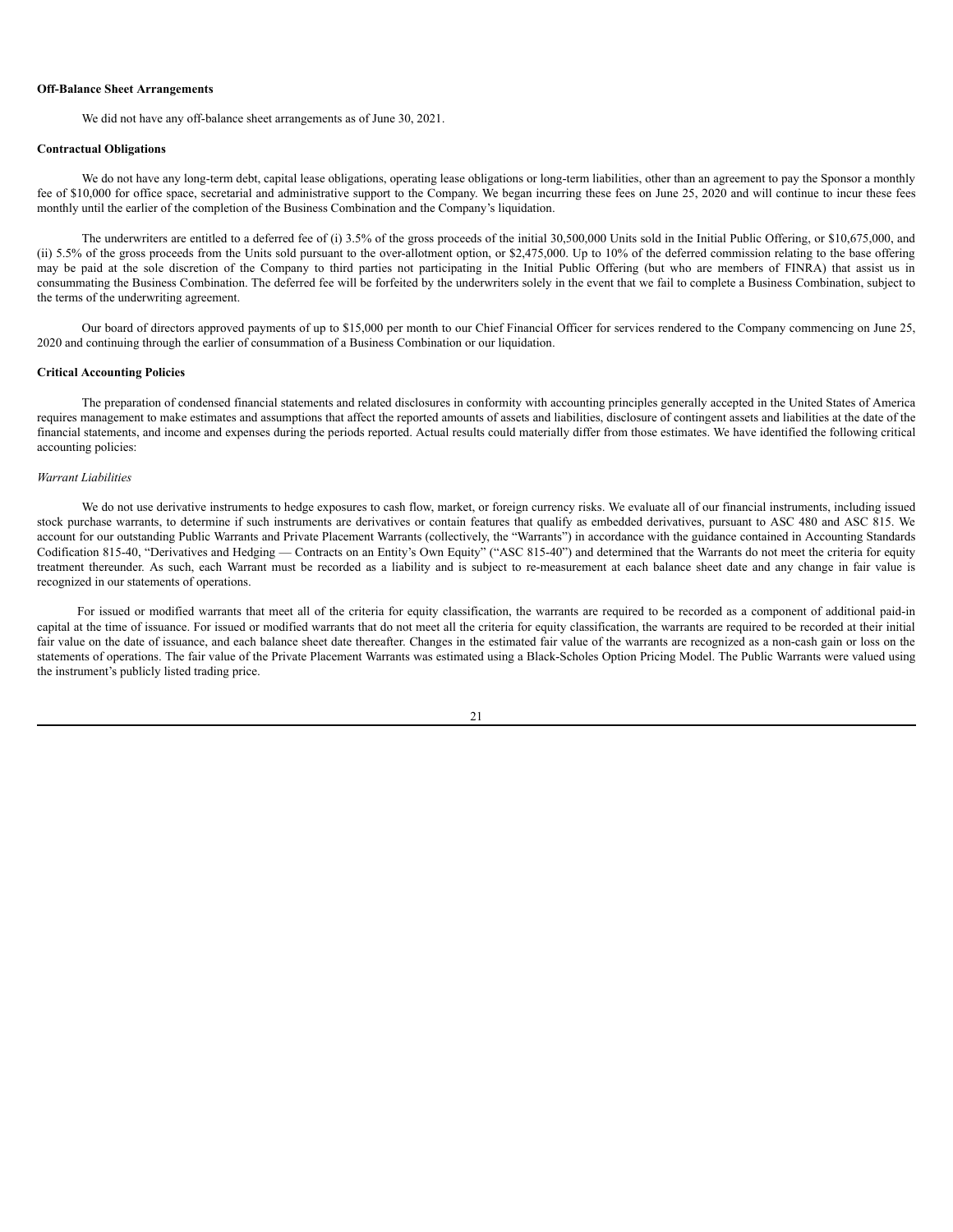#### *Common Stock Subject to Possible Redemption*

We account for our common stock subject to possible redemption in accordance with the guidance in Accounting Standards Codification ("ASC") Topic 480 "Distinguishing Liabilities from Equity." Common stock subject to mandatory redemption is classified as a liability instrument and is measured at fair value. Conditionally redeemable common stock (including common stock that features redemption rights that are either within the control of the holder or subject to redemption upon the occurrence of uncertain events not solely within our control) is classified as temporary equity. At all other times, common stock is classified as stockholders' equity. Our common stock features certain redemption rights that are considered to be outside of our control and subject to occurrence of uncertain future events. Accordingly, the common stock subject to possible redemption is presented as temporary equity, outside of the stockholders' equity section of our condensed balance sheets.

#### *Net Income ( Loss) Per Common Share*

We apply the two-class method in calculating earnings per share. Net income (loss) per common share, basic and diluted for Class A redeemable common stock is calculated by dividing the interest income (loss) earned on the Trust Account, net of applicable taxes, by the weighted average number of shares of Class A redeemable common stock outstanding for the periods. Net loss per common share, basic and diluted for Class B non-redeemable common stock is calculated by dividing net income (loss) less income attributable to Class A redeemable common stock, by the weighted average number of shares of Class B non-redeemable common stock outstanding for the periods presented.

# *Recent Accounting Standards*

In August 2020, the Financial Accounting Standards Board ("FASB") issued Accounting Standards Update ("ASU") 2020-06, Debt — Debt with Conversion and Other Options (Subtopic 470-20) and Derivatives and Hedging — Contracts in Entity's Own Equity (Subtopic 815-40) ("ASU 2020-06") to simplify accounting for certain financial instruments. ASU 2020-06 eliminates the current models that require separation of beneficial conversion and cash conversion features from convertible instruments and simplifies the derivative scope exception guidance pertaining to equity classification of contracts in an entity's own equity. The new standard also introduces additional disclosures for convertible debt and freestanding instruments that are indexed to and settled in an entity's own equity. ASU 2020-06 amends the diluted earnings per share guidance, including the requirement to use the if-converted method for all convertible instruments. ASU 2020-06 is effective January 1, 2022 and should be applied on a full or modified retrospective basis, with early adoption permitted beginning on January 1, 2021. We adopted ASU 2020-06 as of January 1, 2021 and the adoption did not have an impact on our financial position, results of operations or cash flows.

Management does not believe that any other recently issued, but not yet effective, accounting standards, if currently adopted, would have a material effect on our condensed financial statements.

## <span id="page-23-0"></span>**Item 3. Quantitative and Qualitative Disclosures About Market Risk**

We are a smaller reporting company as defined by Rule 12b-2 of the Exchange Act and are not required to provide the information otherwise required under this item.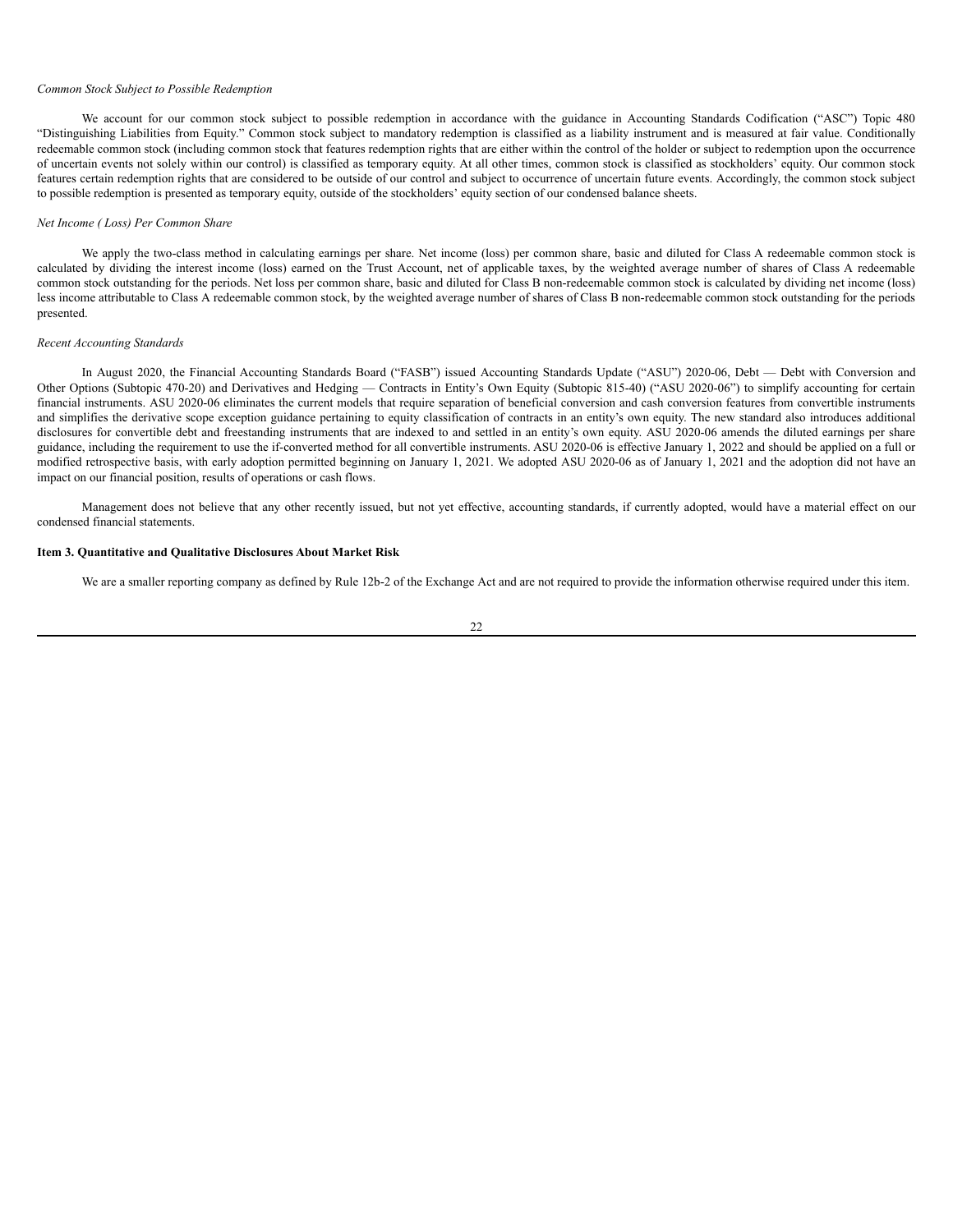#### <span id="page-24-0"></span>**Item 4. Controls and Procedures**

### **Evaluation of Disclosure Controls and Procedures**

Disclosure controls and procedures are controls and other procedures that are designed to ensure that information required to be disclosed in our reports filed or submitted under the Exchange Act is recorded, processed, summarized and reported within the time periods specified in the SEC's rules and forms. Disclosure controls and procedures include, without limitation, controls and procedures designed to ensure that information required to be disclosed in company reports filed or submitted under the Exchange Act is accumulated and communicated to management, including our principal executive officer and principal financial and accounting officer, to allow timely decisions regarding required disclosure.

As required by Rules 13a-15 and 15d-15 under the Exchange Act, our principal executive officer and principal financial and accounting officer, carried out an evaluation of the effectiveness of the design and operation of our disclosure controls and procedures as of June 30, 2021. Based upon their evaluation, our principal executive officer and principal financial and accounting officer concluded that our disclosure controls and procedures (as defined in Rules 13a-15(e) and 15d-15(e) under the Exchange Act) were not effective, due solely to the material weakness in our internal control over financial reporting described below in "Changes in Internal Control Over Financial Reporting." In light of this material weakness, we performed additional analysis as deemed necessary to ensure that our financial statements were prepared in accordance with U.S. generally accepted accounting principles. Accordingly, management believes that the financial statements included in this Quarterly Report present fairly in all material respects our financial position, results of operations and cash flows for the period presented.

# **Changes in Internal Control over Financial Reporting**

There was no change in our internal control over financial reporting that occurred during the fiscal quarter ended June 30, 2021 covered by this Quarterly Report on Form 10-Q that has materially affected, or is reasonably likely to materially affect, our internal control over financial reporting, other than as described herein. Management has implemented remediation steps to address the material weakness and to improve our internal control over financial reporting. Specifically, we enhanced the supervisory review of accounting procedures in this financial reporting area and expanded and improved our review process for complex securities and related accounting standards. As of June 30, 2021, this had not been fully remediated.

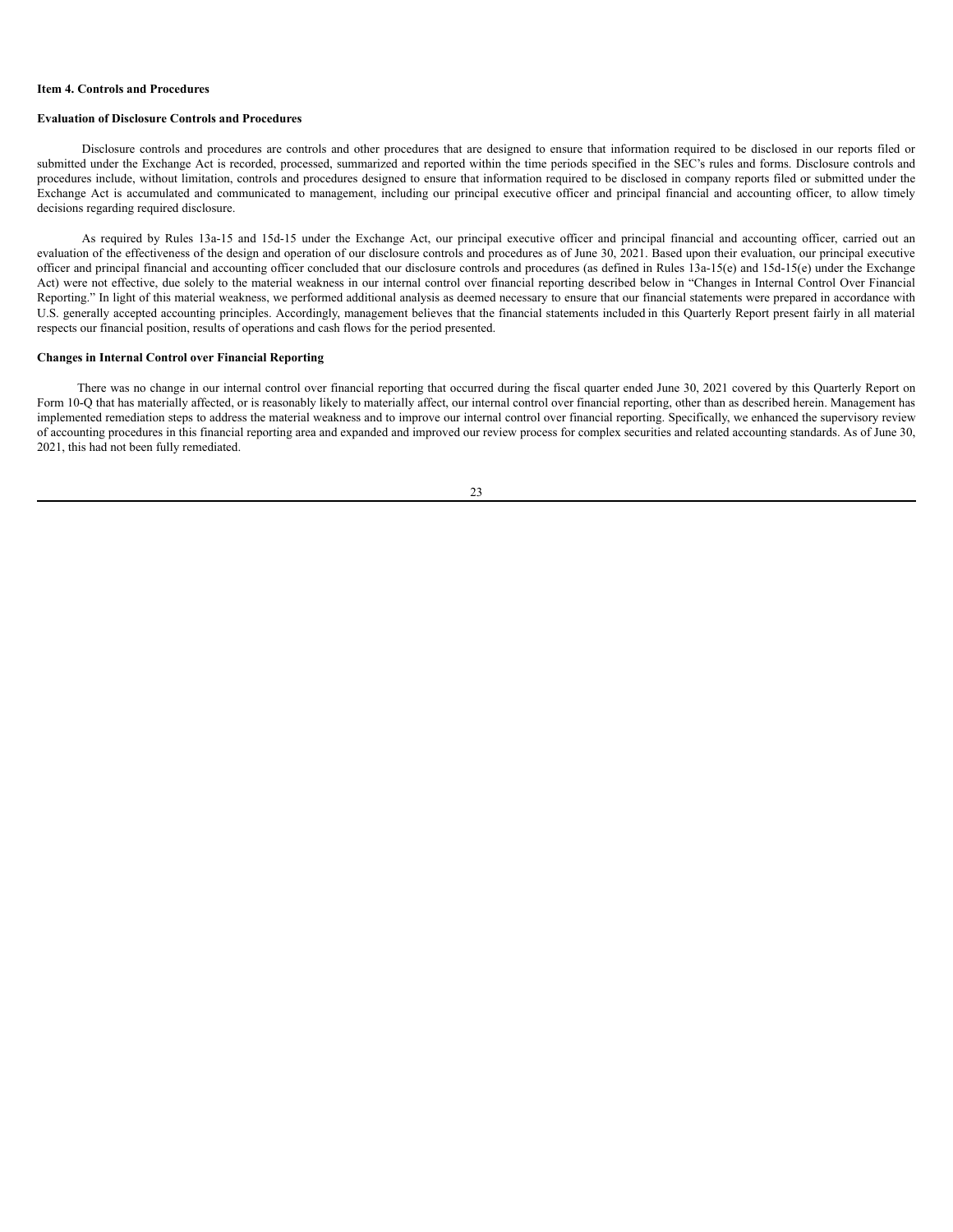# **PART II – OTHER INFORMATION**

# <span id="page-25-1"></span><span id="page-25-0"></span>**Item 1. Legal Proceedings.**

None.

# <span id="page-25-2"></span>**Item 1A. Risk Factors.**

Factors that could cause our actual results to differ materially from those in this report include the risk factors described in our Annual Report on Form 10-K/A filed with the SEC on May 6, 2021. As of the date of this Report, there have been no material changes to the risk factors disclosed in our final prospectus filed with the SEC.

### <span id="page-25-3"></span>**Item 2. Unregistered Sales of Equity Securities and Use of Proceeds.**

On June 30, 2020, we consummated the Initial Public Offering of 35,000,000 Units, which includes the partial exercise by the underwriters of their over-allotment option in the amount of 4,500,000. The Units sold in the Initial Public Offering were sold at an offering price of \$10.00 per unit, generating total gross proceeds of \$350,000,000. Cantor Fitzgerald & Co. acted as sole book-running manager. Odeon Capital Group, LLC acted as the co-manager. The securities in the offering were registered under the Securities Act on a registration statement on Form S-1 (No. 333-239023 and 333-239444). The Securities and Exchange Commission declared the registration statement effective on June 25, 2020.

Simultaneous with the consummation of the Initial Public Offering and the closing of the over-allotment option, we consummated the private placement of an aggregate of 8,100,000 warrants at a price of \$1.00 per Private Placement Warrant, generating total proceed of \$8,100,000. The issuance was made pursuant to the exemption from registration contained in Section 4(a)(2) of the Securities Act.

The Private Placement Warrants are identical to the warrants underlying the Units sold in the Initial Public Offering, except that the Private Placement Warrants are not transferable, assignable or salable until 30 days after the completion of a Business Combination, subject to certain limited exceptions.

Of the gross proceeds received from the Initial Public Offering, the closing of the over-allotment option and the Private Placement Warrants, \$350,000,000 was placed in the Trust Account.

We paid a total of \$6,100,000 in underwriting discounts and commissions and \$584,039 for other offering costs related to the Initial Public Offering. In addition, the underwriters agreed to defer \$13,150,000 in underwriting discounts and commissions.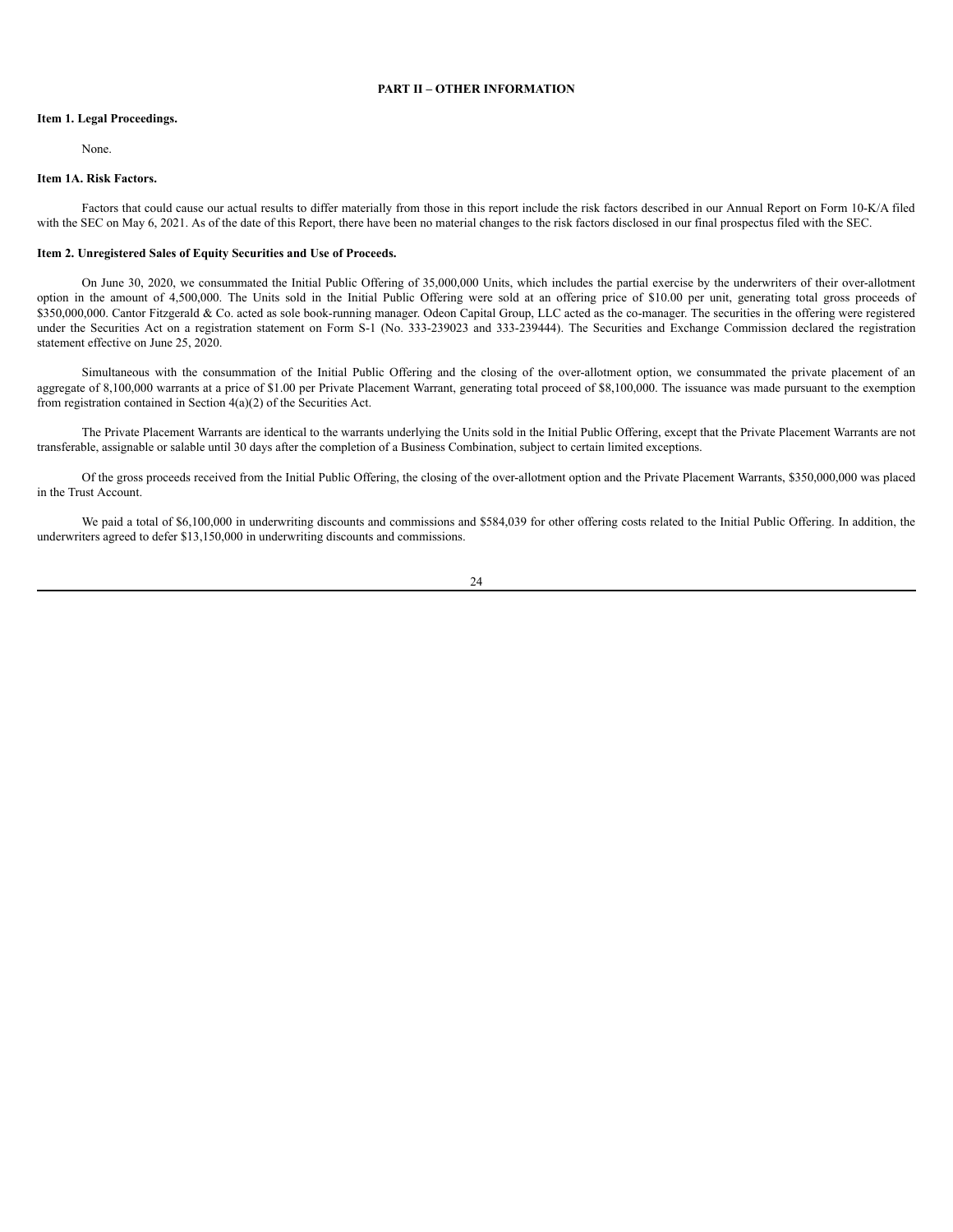# <span id="page-26-0"></span>**Item 3. Defaults Upon Senior Securities.**

None.

# <span id="page-26-1"></span>**Item 4. Mine Safety Disclosures.**

Not Applicable.

# <span id="page-26-2"></span>**Item 5. Other Information.**

None.

# <span id="page-26-3"></span>**Item 6. Exhibits**

The following exhibits are filed as part of, or incorporated by reference into, this Quarterly Report on Form 10-Q.

# **No. Description of Exhibit**

| $31.1*$      | Certification of Principal Executive Officer Pursuant to Securities Exchange Act Rules 13a-14(a) and 15(d)-14(a), as adopted Pursuant to Section 302 of the |
|--------------|-------------------------------------------------------------------------------------------------------------------------------------------------------------|
|              | Sarbanes-Oxley Act of 2002                                                                                                                                  |
| $31.2*$      | Certification of Principal Financial Officer Pursuant to Securities Exchange Act Rules 13a-14(a) and 15(d)-14(a), as adopted Pursuant to Section 302 of the |
|              | Sarbanes-Oxley Act of 2002                                                                                                                                  |
| $32.1**$     | Certification of Principal Executive Officer Pursuant to 18 U.S.C. Section 1350, as adopted Pursuant to Section 906 of the Sarbanes-Oxley Act of 2002       |
| $32.2**$     | Certification of Principal Financial Officer Pursuant to 18 U.S.C. Section 1350, as adopted Pursuant to Section 906 of the Sarbanes-Oxley Act of 2002       |
| $101$ . INS* | Inline XBRL Instance Document                                                                                                                               |
|              | 101. SCH <sup>*</sup> Inline XBRL Taxonomy Extension Schema Document.                                                                                       |
|              | 101. CAL* Inline XBRL Taxonomy Extension Calculation Linkbase Document.                                                                                     |
|              | 101. DEF <sup>*</sup> Inline XBRL Taxonomy Extension Definition Linkbase Document.                                                                          |
|              | 101.LAB* Inline XBRL Taxonomy Extension Label Linkbase Document.                                                                                            |
|              | 101. PRE <sup>*</sup> Inline XBRL Taxonomy Extension Presentation Linkbase Document.                                                                        |
| $104*$       | Cover Page Interactive Data File (formatted as Inline XBRL and contained in Exhibit 101).                                                                   |
|              |                                                                                                                                                             |

\* Filed herewith.

\*\* Furnished.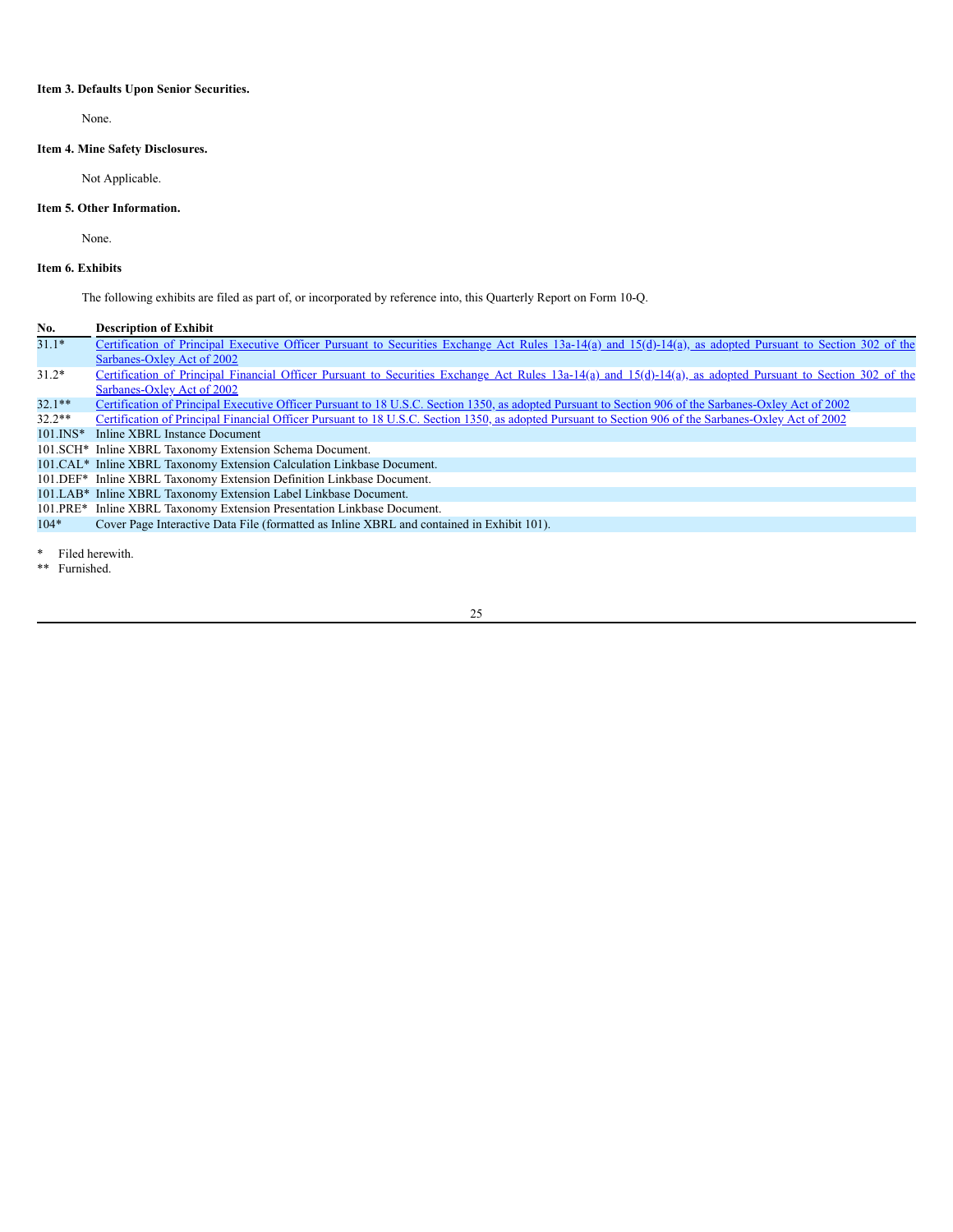# **SIGNATURES**

<span id="page-27-0"></span>In accordance with the requirements of the Exchange Act, the registrant caused this report to be signed on its behalf by the undersigned, thereunto duly authorized.

# **FUSION ACQUISITION CORP.**

| By:    | /s/ Jeffrey Gary                                     |
|--------|------------------------------------------------------|
| Name:  | Jeffrey Gary                                         |
| Title: | Chief Financial Officer                              |
|        | (Principal Accounting and Financial Officer and Duly |
|        | Authorized Officer)                                  |

26

Date: August 13, 2021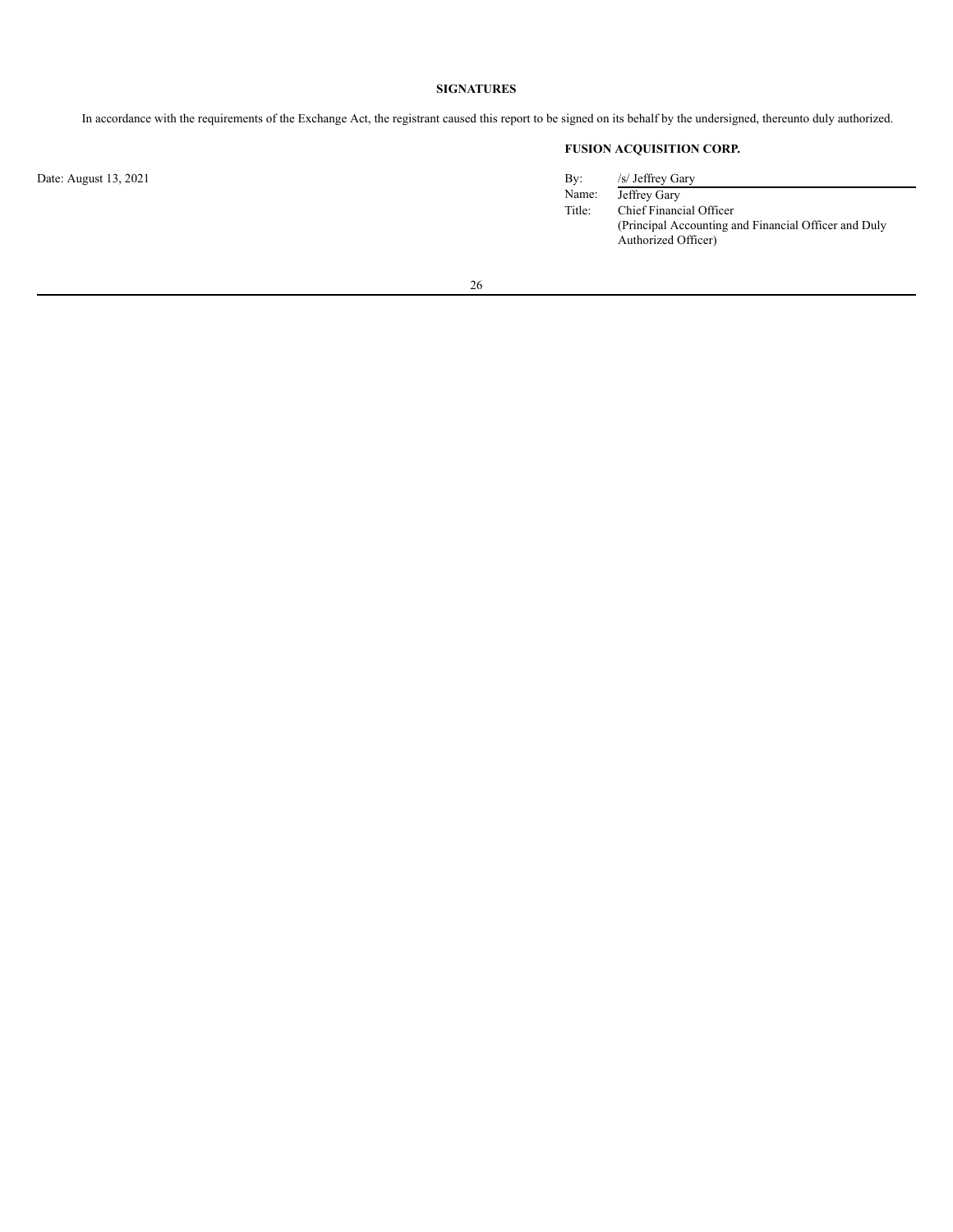# **CERTIFICATION OF CHIEF EXECUTIVE OFFICER PURSUANT TO RULE 13A-14(A) UNDER THE SECURITIES EXCHANGE ACT OF 1934, AS ADOPTED PURSUANT TO SECTION 302 OF THE SARBANES-OXLEY ACT OF 2002**

I, John James, certify that:

- 1. I have reviewed this quarterly report on Form 10-Q of Fusion Acquisition Corp.;
- 2. Based on my knowledge, this report does not contain any untrue statement of a material fact or omit to state a material fact necessary to make the statements made, in light of the circumstances under which such statements were made, not misleading with respect to the period covered by this report;
- 3. Based on my knowledge, the financial statements, and other financial information included in this report, fairly present in all material respects the financial condition, results of operations and cash flows of the registrant as of, and for, the periods presented in this report;
- 4. The registrant's other certifying officer(s) and I are responsible for establishing and maintaining disclosure controls and procedures (as defined in Exchange Act Rules 13a-15(e) and 15d-15(e)) for the registrant and internal control over financial reporting (as defined in Exchange Act Rules 13a-15(f) and 15d-15(f)) for the registrant and have:
	- a) Designed such disclosure controls and procedures, or caused such disclosure controls and procedures to be designed under my supervision, to ensure that material information relating to the registrant, is made known to us by others within those entities, particularly during the period in which this report is being prepared; and
	- b) (Paragraph omitted pursuant to SEC Release Nos. 33-8238/34-47986 and 33-8392/34-49313);
	- c) Evaluated the effectiveness of the registrant's disclosure controls and procedures and presented in this report my conclusions about the effectiveness of the disclosure controls and procedures, as of the end of the period covered by this report based on such evaluation; and
	- d) Disclosed in this report any change in the registrant's internal control over financial reporting that occurred during the registrant's most recent fiscal quarter (the registrant's fourth fiscal quarter in the case of an annual report) that has materially affected, or is reasonably likely to materially affect, the registrant's internal control over financial reporting; and
- 5. The registrant's other certifying officer(s) and I have disclosed, based on our most recent evaluation of internal control over financial reporting, to the registrant's auditors and the audit committee of the registrant's board of directors (or persons performing the equivalent functions):
	- a) All significant deficiencies and material weaknesses in the design or operation of internal control over financial reporting which are reasonably likely to adversely affect the registrant's ability to record, process, summarize and report financial information; and
	- b) Any fraud, whether or not material, that involves management or other employees who have a significant role in the registrant's internal control over financial reporting.

Date: August 13, 2021

/s/ John James

John James Chief Executive Officer (Principal Executive Officer)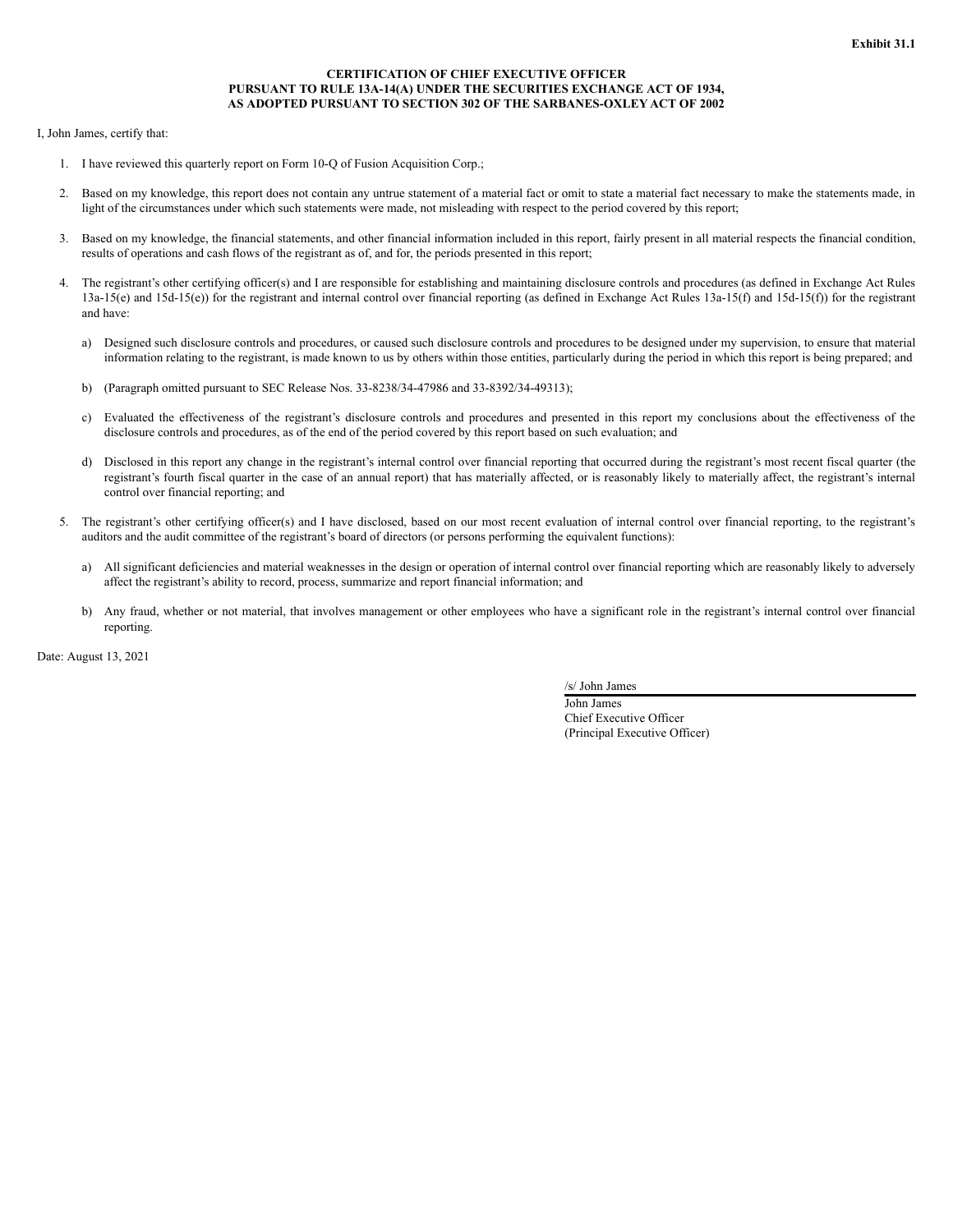# **CERTIFICATION OF CHIEF FINANCIAL OFFICER PURSUANT TO RULE 13A-14(A) UNDER THE SECURITIES EXCHANGE ACT OF 1934, AS ADOPTED PURSUANT TO SECTION 302 OF THE SARBANES-OXLEY ACT OF 2002**

I, Jeffrey Gary, certify that:

- 1. I have reviewed this quarterly report on Form 10-Q of Fusion Acquisition Corp.;
- 2. Based on my knowledge, this report does not contain any untrue statement of a material fact or omit to state a material fact necessary to make the statements made, in light of the circumstances under which such statements were made, not misleading with respect to the period covered by this report;
- 3. Based on my knowledge, the financial statements, and other financial information included in this report, fairly present in all material respects the financial condition, results of operations and cash flows of the registrant as of, and for, the periods presented in this report;
- 4. The registrant's other certifying officer(s) and I are responsible for establishing and maintaining disclosure controls and procedures (as defined in Exchange Act Rules 13a-15(e) and 15d-15(e)) for the registrant and internal control over financial reporting (as defined in Exchange Act Rules 13a-15(f) and 15d-15(f)) for the registrant and have:
	- a) Designed such disclosure controls and procedures, or caused such disclosure controls and procedures to be designed under my supervision, to ensure that material information relating to the registrant, is made known to us by others within those entities, particularly during the period in which this report is being prepared; and
	- b) (Paragraph omitted pursuant to SEC Release Nos. 33-8238/34-47986 and 33-8392/34-49313);
	- c) Evaluated the effectiveness of the registrant's disclosure controls and procedures and presented in this report my conclusions about the effectiveness of the disclosure controls and procedures, as of the end of the period covered by this report based on such evaluation; and
	- d) Disclosed in this report any change in the registrant's internal control over financial reporting that occurred during the registrant's most recent fiscal quarter (the registrant's fourth fiscal quarter in the case of an annual report) that has materially affected, or is reasonably likely to materially affect, the registrant's internal control over financial reporting; and
- 5. The registrant's other certifying officer(s) and I have disclosed, based on our most recent evaluation of internal control over financial reporting, to the registrant's auditors and the audit committee of the registrant's board of directors (or persons performing the equivalent functions):
	- a) All significant deficiencies and material weaknesses in the design or operation of internal control over financial reporting which are reasonably likely to adversely affect the registrant's ability to record, process, summarize and report financial information; and
	- b) Any fraud, whether or not material, that involves management or other employees who have a significant role in the registrant's internal control over financial reporting.

Date: August 13, 2021

/s/ Jeffrey Gary

Jeffrey Gary Chief Financial Officer (Principal Accounting and Financial Officer)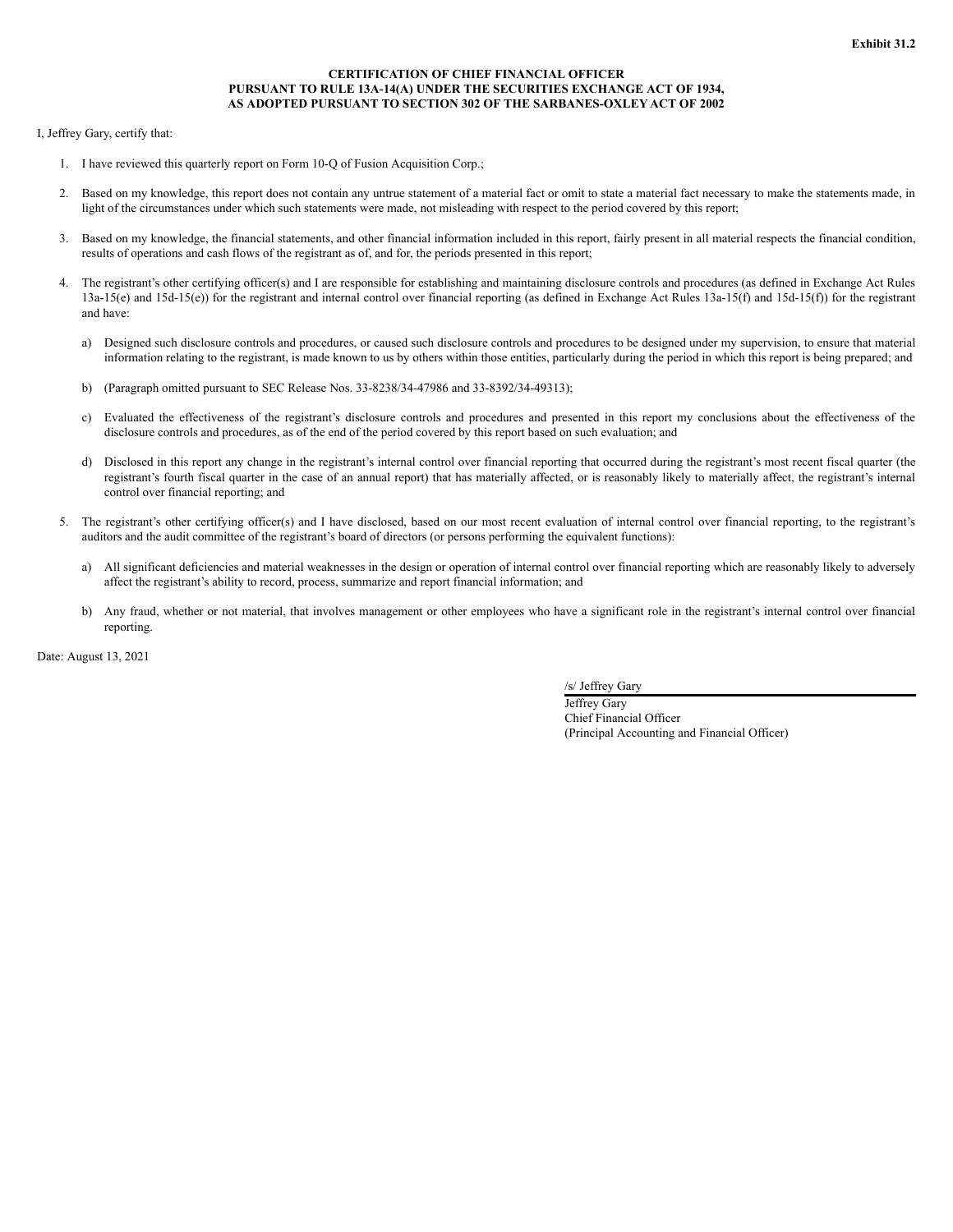## **CERTIFICATION PURSUANT TO 18 U.S.C. SECTION 1350 AS ADOPTED PURSUANT TO SECTION 906 OF THE SARBANES-OXLEY ACT OF 2002**

In connection with the Quarterly Report of Fusion Acquisition Corp. (the "Company") on Form 10-Q for the quarterly period ended June 30, 2021, as filed with the Securities and Exchange Commission (the "Report"), I, John James, Chief Executive Officer of the Company, certify, pursuant to 18 U.S.C. §1350, as added by §906 of the Sarbanes-Oxley Act of 2002, that:

- 1. The Report fully complies with the requirements of Section 13(a) or 15(d) of the Securities Exchange Act of 1934; and
- 2. To my knowledge, the information contained in the Report fairly presents, in all material respects, the financial condition and results of operations of the Company as of and for the period covered by the Report.

Date: August 13, 2021

/s/ John James

John James Chief Executive Officer (Principal Executive Officer)